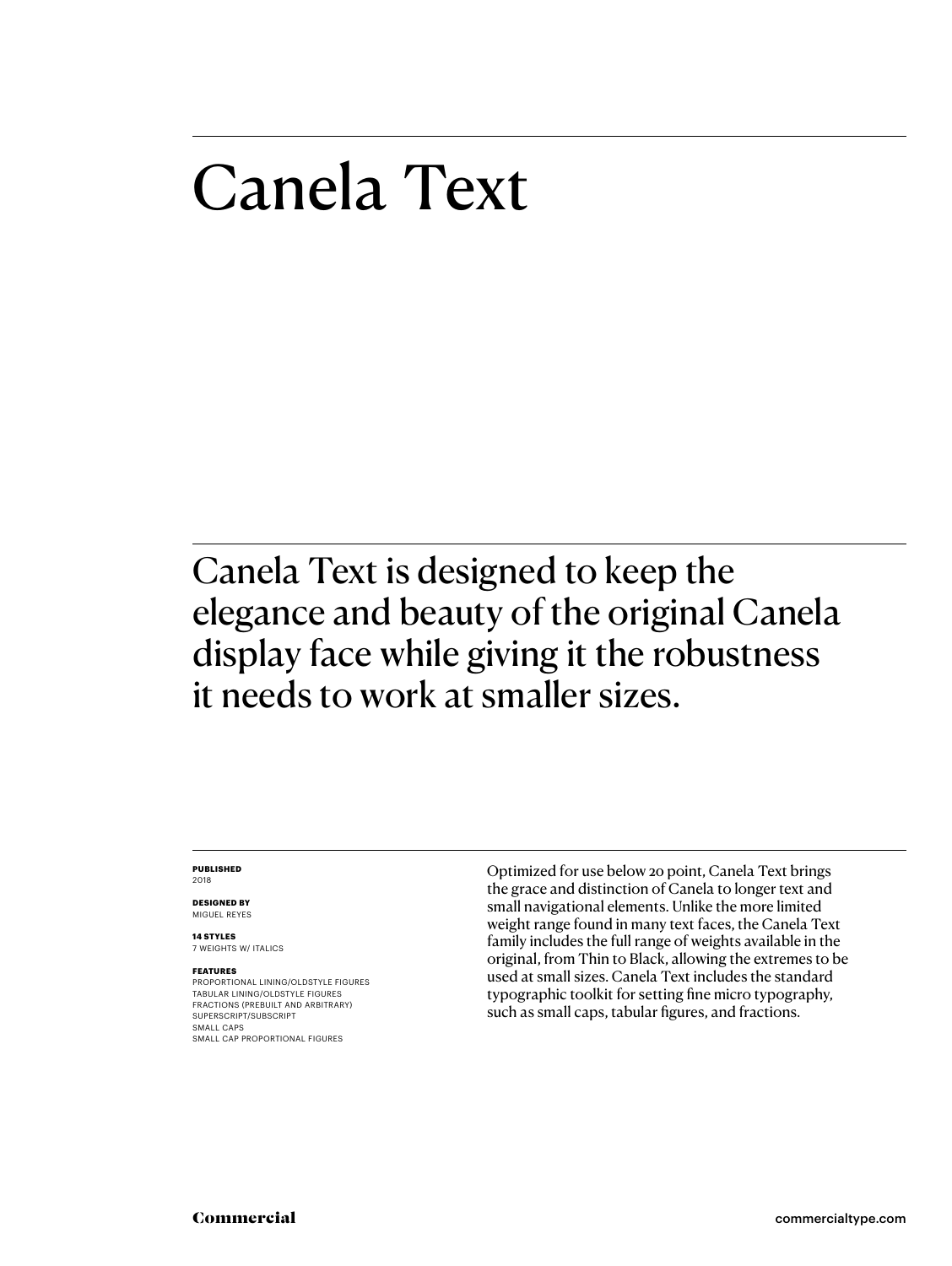Canela Text Thin *Canela Text Thin Italic* Canela Text Light *Canela Text Light Italic* Canela Text Regular *Canela Text Regular Italic* Canela Text Regular No. 2 *Canela Text Regular Italic No. 2* Canela Text Medium *Canela Text Medium Italic* **Canela Text Bold** *Canela Text Bold Italic* Canela Text Black *Canela Text Black Italic*

# The New York Trilogy *The New York Trilogy*

REGULAR & REGULAR ITALIC, 16 PT

The New York Trilogy *The New York Trilogy*

REGULAR NO. 2 & REGULAR ITALIC NO. 2, 16 PT

Different printing methods – and different taste – make for disparate requirements in the overall color of a block of text, so we have included two different Regular weights in the Austin News Text family. Canela Text Regular is lighter and airier, working best at slightly larger sizes and on uncoated paper. Canela Text Regular No. 2 is noticeably darker, giving it a more forceful presence on coated paper and allowing use at smaller sizes.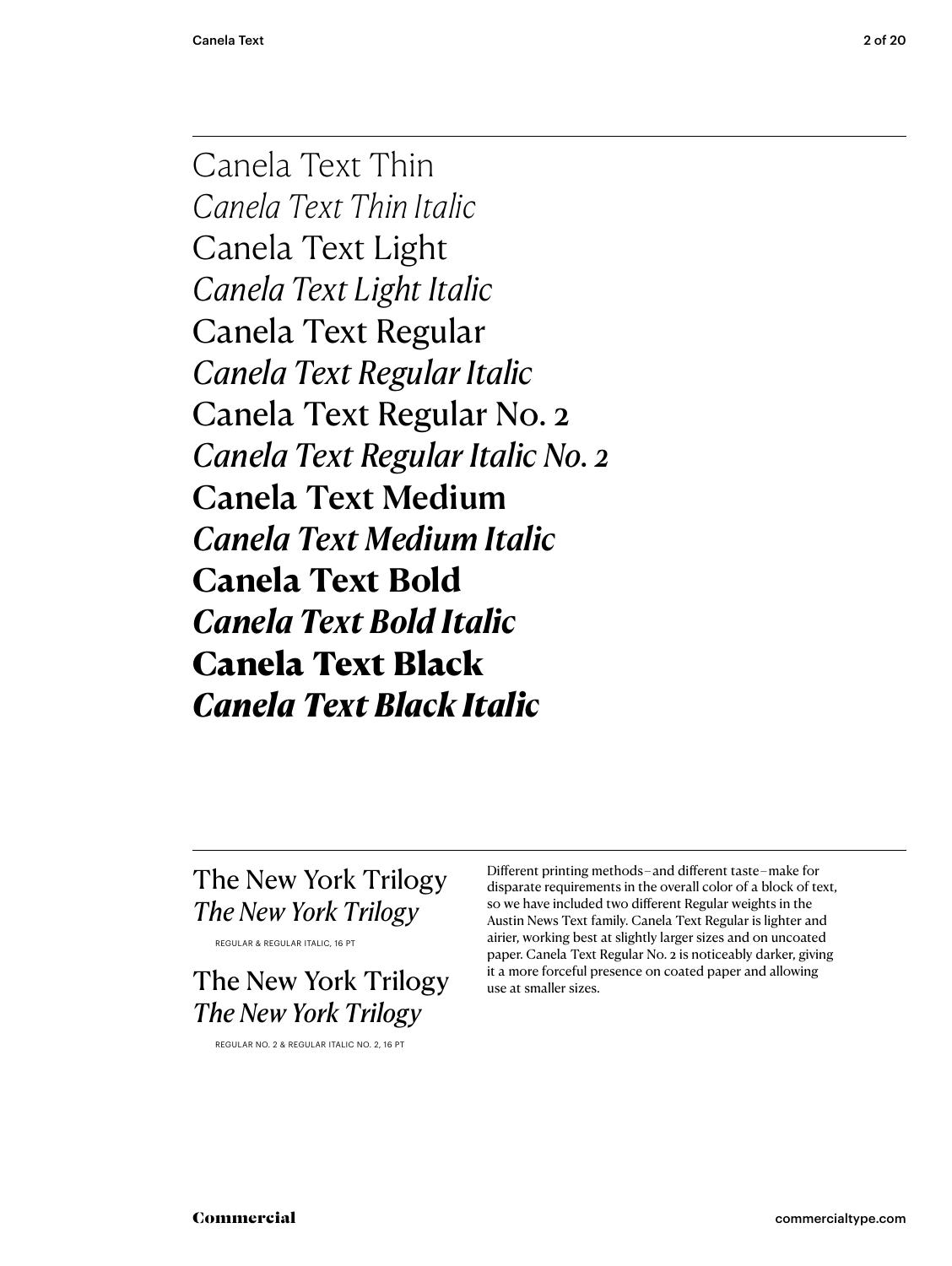| <b>RECOMMENDED MINIMUM &amp; MAXIMUM SIZES</b> |                                                                                                                                                                                                                                                              |  |  |  |  |
|------------------------------------------------|--------------------------------------------------------------------------------------------------------------------------------------------------------------------------------------------------------------------------------------------------------------|--|--|--|--|
| CANELA TEXT, 8-18 PT                           | THE ENGLISH EAST INDIA COMPANY was established in 1600 and granted the Royal Charter<br>by Queen Elizabeth I. These first several voyages which they<br>had fitted out for India, centred mainly around silks<br>cotton, rum, and opium. In 1604 they banded |  |  |  |  |
| CANELA DECK, 18 - 40 PT                        | Through the enmities of new competitors<br>Several mishaps befell this crew<br>During a new voyage                                                                                                                                                           |  |  |  |  |
| CANELA, 40 PT+                                 | Economy wonks<br>Repainting<br>racrais<br>AFTER                                                                                                                                                                                                              |  |  |  |  |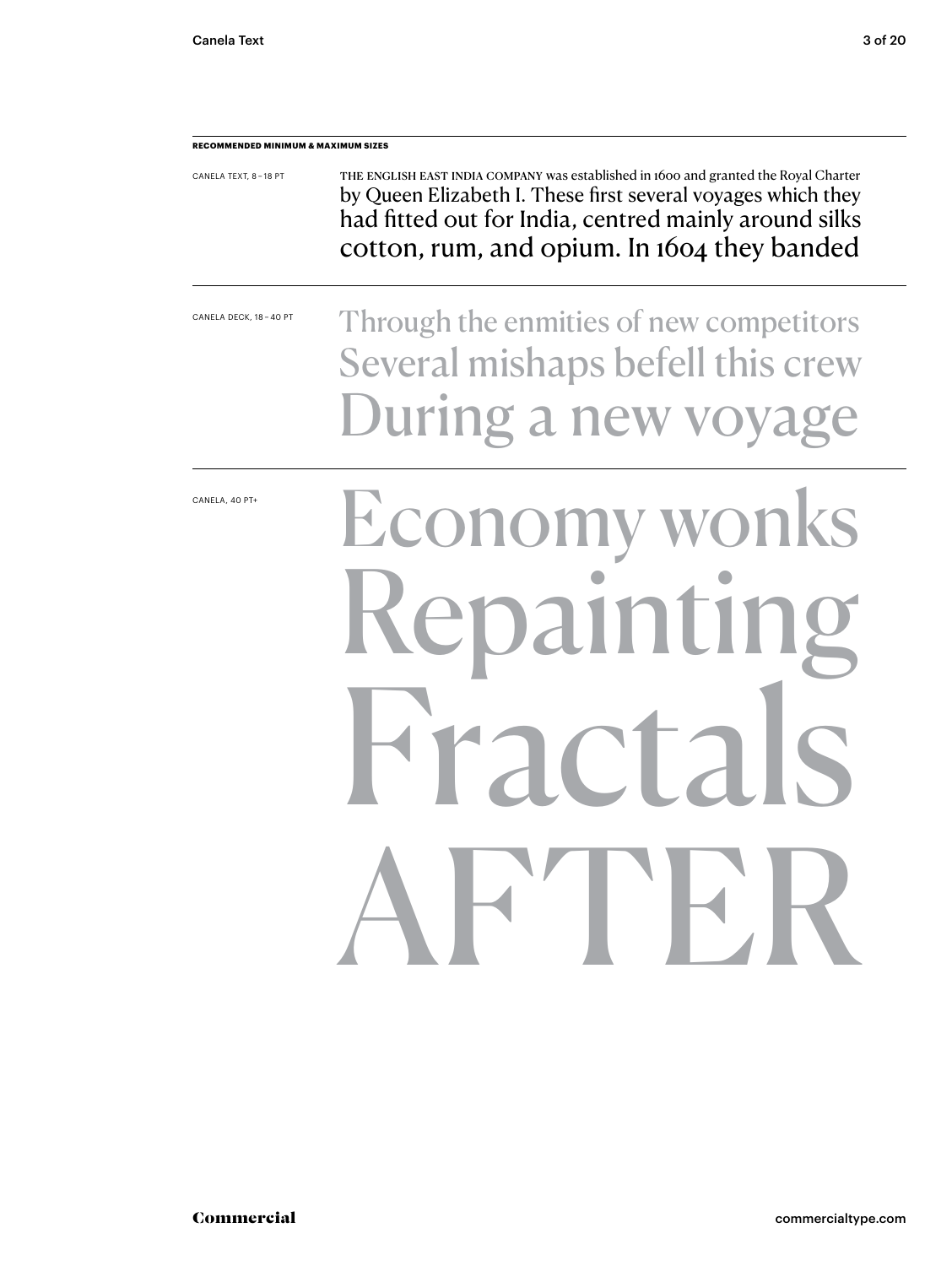UN TALE ATTEGGIAMENTO RIFLETTE CIÒ CHE A review of the 1820 Prometheus Unbound collection *Usually fired at a higher temperature than normal stoneware* CANELA TEXT THIN, THIN ITALIC, 18 PT

DESIGNS FOR A 17,000 SQUARE METER OFFICE Megingreinum heimspekinnar ásamt þekkingarfræði *Keridge's recipe calls specifically for minced lamb shoulder* CANELA TEXT LIGHT, LIGHT ITALIC, 18 PT

JAS PAMAŽU KEIČIA EKONOMIŠKESNI ŠVIESOS All joint projects between NASA, JAXA, esa, and csa *Nazwa "ta meta ta fizyka" oznaczałaby w tym kontekście* CANELA TEXT REGULAR, REGULAR ITALIC, 18 PT [SMALL CAPS, ALTERNATE f y]

THIS "WELLNESS" TREND IS A BIG NEW SHIFT Vuonna 1821 hän muutti New Yorkiin, jossa hän asui *Two days after the recall was cancelled, 61,000 protested* CANELA TEXT REGULAR NO. 2, REGULAR ITALIC NO. 2, 18 PT [ALTERNATE w]

AM 27. MÄRZ 1831 LEGTE ER DEN EID AUF DIE El 24 de abril de 1813, vuelve a escribirle a Peacock *Went on to pursue a professional career in rugby union* CANELA TEXT MEDIUM, MEDIUM ITALIC, 18 PT

**UNE ÉQUIPE DE 60 CHERCHEURS SALARIÉS The S&P 500 Index closed up 3.4% in New York** *Žarulja nazivne snage 150 vata ima otpor od oko 144*

CANELA TEXT BOLD, BOLD ITALIC, 18 PT [ALTERNATE z]

DIN CELE MAI VECHI LANȚURI MUNTOASE Agencies were poised to levy  $E_3.42$  billion fines *These few longstanding geopolitical complications* 

CANELA TEXT BLACK, BLACK ITALIC, 18 PT [ALTERNATE OLDSTYLE 2 3 4]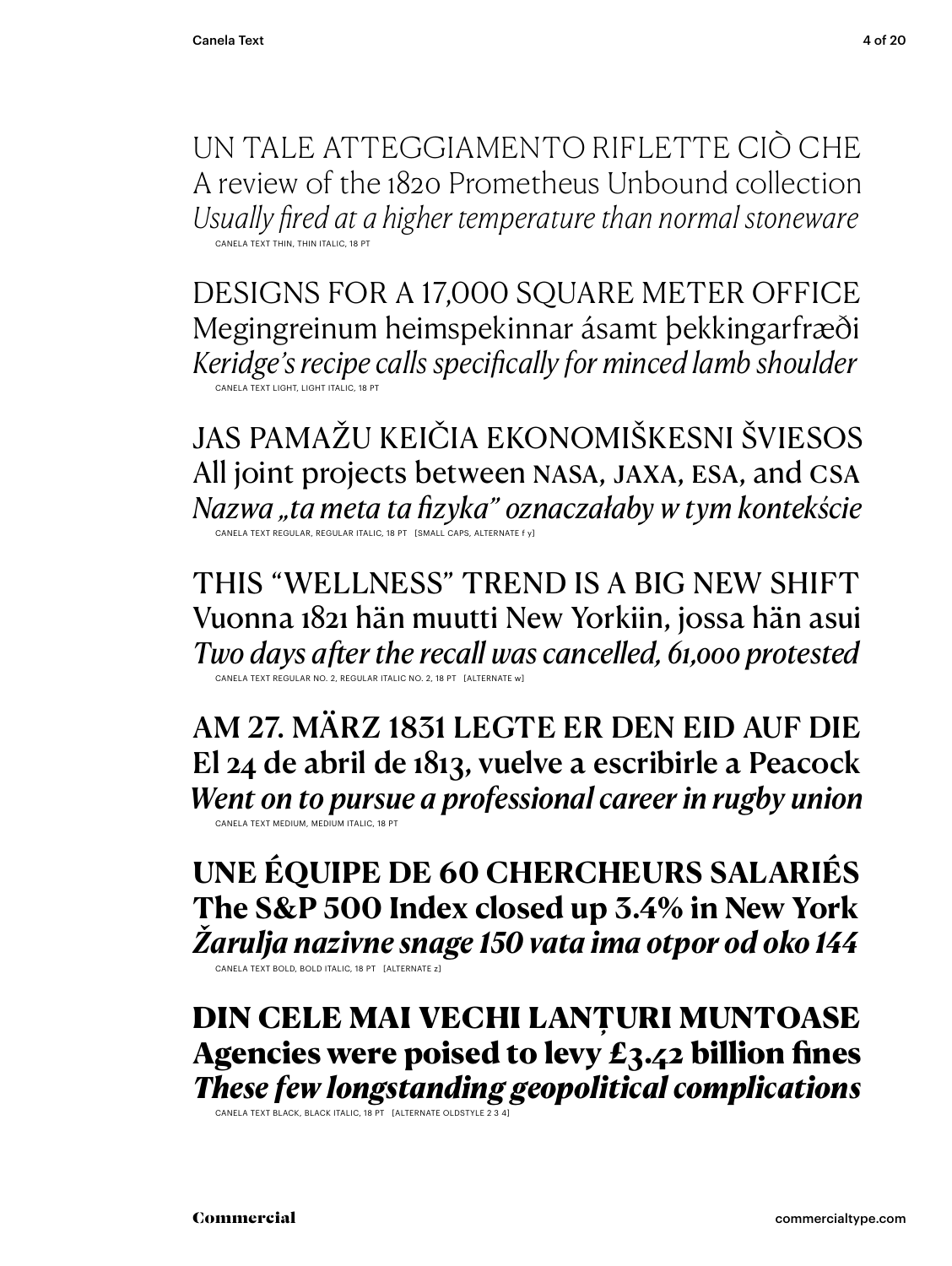LIGHT

CANELA TEXT LIGHT, LIGHT ITALIC, MEDIUM, 14/18 PT

the spanish war, which began in 1739, and the French war which soon followed it occasioned further increase of the debt, which, on the 31st of December 1748, after it had been concluded by the Treaty of Aix-la-Chapelle, amounted to  $£78,293,313.$  The most profound peace of the seventeen years of continuance had taken no more than £8,328,354 from it. A war of less than nine years' continuance added £31,338,689 to it (Refer to James Postlethwaite's *History of the Public Revenue*). During the administration of Mr. Pelham, the interest of the public debt was reduced from 4% to 3%; or at least measures were taken for reducing it, from four to three per cent; the sinking fund was increased, and some part of the public debt was paid off. In 1755, before the breaking out of the late war, the funded debt of Great Britain amounted to £72,289,673. On the 5th of January 1763, at the conclusion of the peace, the funded debt amounted to £122,603,336. The unfunded debt has been stated at £13,927,589. But the expense occasioned by the war did not end with **the conclusion of the peace**, so that though, on the 5th of January 1763, the funded debt was increased (partly by a new loan, and partly by funding a part of the unfunded debt) to £129,586,782, there still remained (according to the very well informed author of *Considerations on the Trade and Finances of Great Britain*) an unfunded debt which was brought to account in that and the following year of £975,017. In 1763, therefore, the public debt of Great Britain, funded and unfunded together, amounted, according to this author, to £139,516,807. The annuities for lives, too, had been granted as premiums to LIGHT SMALL CAPS MEDIUM **PROPORTIONAL** OLDSTYLE FIGURES LIGHT ITALIC **PROPORTIONAL** LINING FIGURES MEDIUM LIGHT ITALIC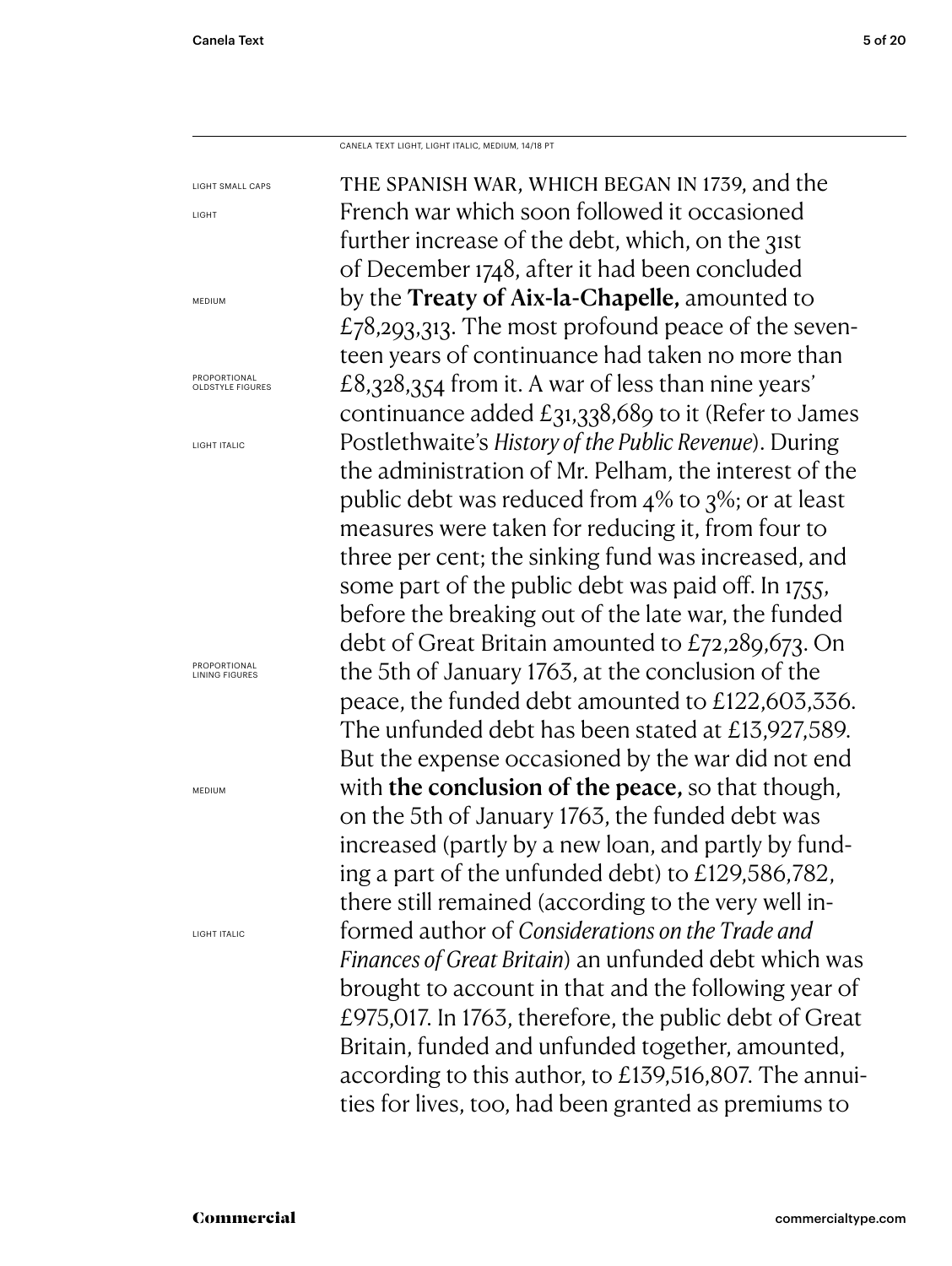CANELA TEXT REGULAR, REGULAR ITALIC, BOLD, 14/18 PT

the spanish war, which began in 1739, and the French war which soon followed it occasioned further increase of the debt, which, on the 31st of December 1748, after it had been concluded by the **Treaty of Aix-la-Chapelle,** amounted to  $£78,293,313.$  The most profound peace of the seventeen years of continuance had taken no more than £8,328,354 from it. A war of less than nine years' continuance added £31,338,689 to it (Refer to James Postlethwaite's *History of the Public Revenue*). During the administration of Mr. Pelham, the interest of the public debt was reduced from 4% to 3%; or at least measures were taken for reducing it, from four to three per cent; the sinking fund was increased, and some part of the public debt was paid off. In 1755, before the breaking out of the late war, the funded debt of Great Britain amounted to £72,289,673. On the 5th of January 1763, at the conclusion of the peace, the funded debt amounted to £122,603,336. The unfunded debt has been stated at £13,927,589. But the expense occasioned by the war did not end with **the conclusion of the peace,** so that though, on the 5th of January 1763, the funded debt was increased (partly by a new loan, and partly by funding a part of the unfunded debt) to £129,586,782, there still remained (according to the very well informed author of *Considerations on the Trade and Finances of Great Britain*) an unfunded debt which was brought to account in that and the following year of £975,017. In 1763, therefore, the public debt of Great Britain, funded and unfunded together, amounted, according to this author, to £139,516,807. The annuities for lives, too, had been granted as premiums to the REGULAR SMALL CAPS REGULAR BOLD **PROPORTIONAL** OLDSTYLE FIGURES REGULAR ITALIC **PROPORTIONAL** LINING FIGURES BOLD REGULAR ITALIC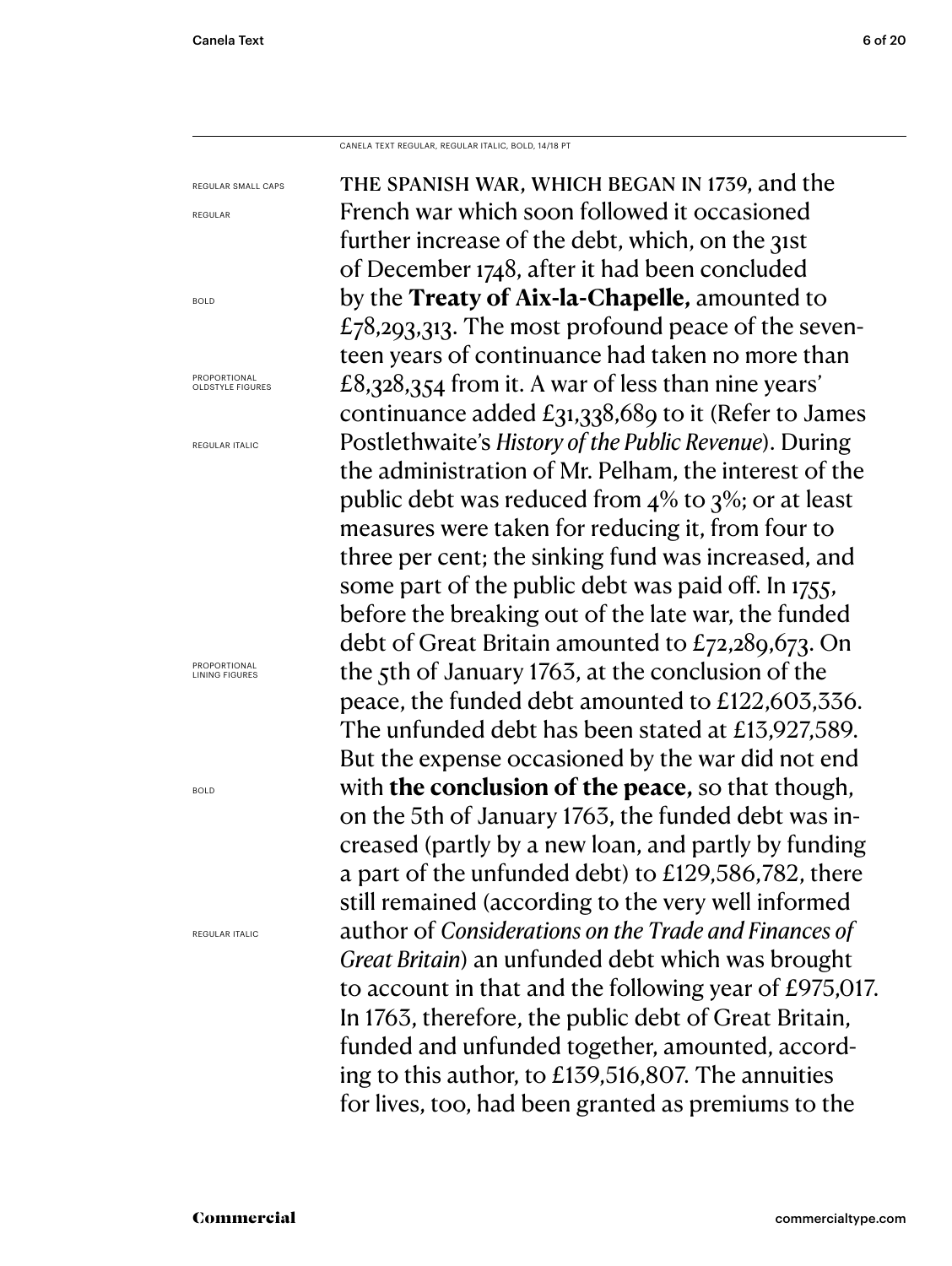CANELA TEXT MEDIUM, MEDIUM ITALIC, BLACK, 14/18 PT

the spanish war, which began in 1739, and the French war which soon followed it occasioned further increase of the debt, which, on the 31st of December 1748, after it had been concluded by the Treaty of Aix-la-Chapelle, amounted to  $£78,293,313.$  The most profound peace of the seventeen years of continuance had taken no more than £8,328,354 from it. A war of less than nine years' continuance added £31,338,689 to it (Refer to James Postlethwaite's *History of the Public Revenue*). During the administration of Mr. Pelham, the interest of the public debt was reduced from 4% to 3%; or at least measures were taken for reducing it, from four to three per cent; the sinking fund was increased, and some part of the public debt was paid off. In 1755, before the breaking out of the late war, the funded debt of Great Britain amounted to £72,289,673. On the 5th of January 1763, at the conclusion of the peace, the funded debt amounted to £122,603,336. The unfunded debt has been stated at £13,927,589. But the expense occasioned by the war did not end with the conclusion of the peace, so that though, on the 5th of January 1763, the funded debt was increased (partly by a new loan, and partly by funding a part of the unfunded debt) to £129,586,782, there still remained (according to the very well informed author of *Considerations on the Trade and Finances of Great Britain*) an unfunded debt which was brought to account in that and the following year of £975,017. In 1763, therefore, the public debt of Great Britain, funded and unfunded together, amounted, according to this author, to £139,516,807. The annuities for lives, too, had been granted as premiums to the MEDIUM SMALL CAPS MEDIUM BLACK **PROPORTIONAL** OLDSTYLE FIGURES MEDIUM ITALIC **PROPORTIONAL** 

LINING FIGURES

BLACK

MEDIUM ITALIC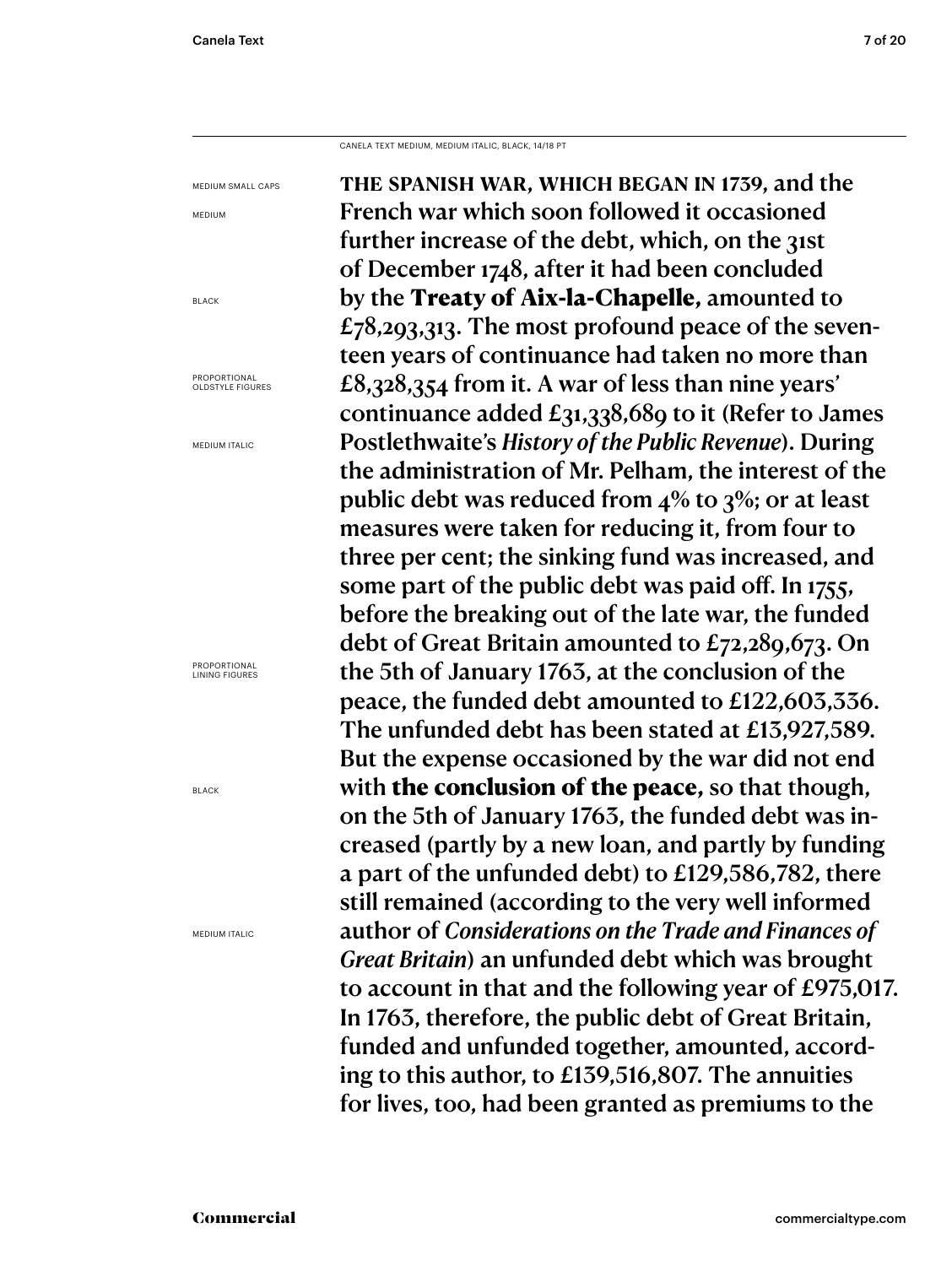EVERY INTRODUCTION to the problems of aesthetics begins by acknowledging the existence and claims of two methods of attack—the *general, philosophical, deductive*, which starts from a complete metaphysics and installs beauty in its place among the other great concepts; and the *empirical*, or *inductive*, which seeks to disengage a general principle of beauty from the objects of aesthetic experience and the facts of aesthetic enjoyment: an example of Fechner's "aesthetics from above and below."

# Methodologies of Aesthetics

The first was the method of aesthetics par excellence. It was indeed only through the desire of an eighteenth-century philosopher, Baumgarten, to round out his "architectonic" of metaphysics that the science received its name, as designating the theory of knowledge in the form of feeling, parallel to that of "clear," logical thought. Kant, Schelling, and Hegel, again, made use of the concept of *the Beautiful* as a kind of keystone or cornice for their respective philosophical edifices. Aesthetics, then, came into being as the philosophy of the Beautiful, and it may be asked why this philosophical aesthetics does not suffice; why beauty should need for its understanding also an aesthetics "von unten." The answer is not that no system of philosophy is universally accepted, but that *the general aesthetic theories* have not, as yet at least, succeeded in answering the plain questions of "the plain man" in regard to concrete beauty. Kant, indeed, frankly denied that the explanation of concrete beauty, or "Doctrine of Taste," as he called it, was possible, while the various definers of beauty as "the union of the Real and the Ideal" "the expression of the Ideal to Sense," have done no more than he. No one of *these* aesthetic systems, in spite of volumes of so-called application of their principles to works of art, has been able to furnish a criterion of beauty. The criticism of the generations is summed up in the mild remark of Fechner, in his "Vorschule der Aesthetik," to the effect that the philosophical path leaves one in conceptions that, by reason of their generality, *do not well fit* the particular cases. And so it

CANELA TEXT THIN, THIN ITALIC, REGULAR, 10/13 PT CANELA TEXT LIGHT, LIGHT ITALIC, REGULAR NO. 2, 10/13 PT

EVERY INTRODUCTION to the problems of aesthetics begins by acknowledging the existence and claims of two methods of attack—the *general, philosophical, deductive*, which starts from a complete metaphysics and installs beauty in its place among the other great concepts; and the *empirical*, or *inductive*, which seeks to disengage a general principle of beauty from the objects of aesthetic experience and the facts of aesthetic enjoyment: an example of Fechner's "aesthetics from above and below."

# Methodologies of Aesthetics

The first was the method of aesthetics par excellence. It was indeed only through the desire of an eighteenth-century philosopher, Baumgarten, to round out his "architectonic" of metaphysics that the science received its name, as designating the theory of knowledge in the form of feeling, parallel to that of "clear," logical thought. Kant, Schelling, and Hegel, again, made use of the concept of *the Beautiful* as a kind of keystone or cornice for their respective philosophical edifices. Aesthetics, then, came into being as the philosophy of the Beautiful, and it may be asked why this philosophical aesthetics does not suffice; why beauty should need for its understanding also an aesthetics "von unten." The answer is not that no system of philosophy is universally accepted, but that *the general aesthetic theories*  have not, as yet at least, succeeded in answering the plain questions of "the plain man" in regard to concrete beauty. Kant, indeed, frankly denied that the explanation of concrete beauty, or "Doctrine of Taste," as he called it, was possible, while the various definers of beauty as "the union of the Real and the Ideal" "the expression of the Ideal to Sense," have done no more than he. No one of *these* aesthetic systems, in spite of volumes of so-called application of their principles to works of art, has been able to furnish a criterion of beauty. The criticism of the generations is summed up in the mild remark of Fechner, in his "Vorschule der Aesthetik," to the effect that the philosophical path leaves one in conceptions that,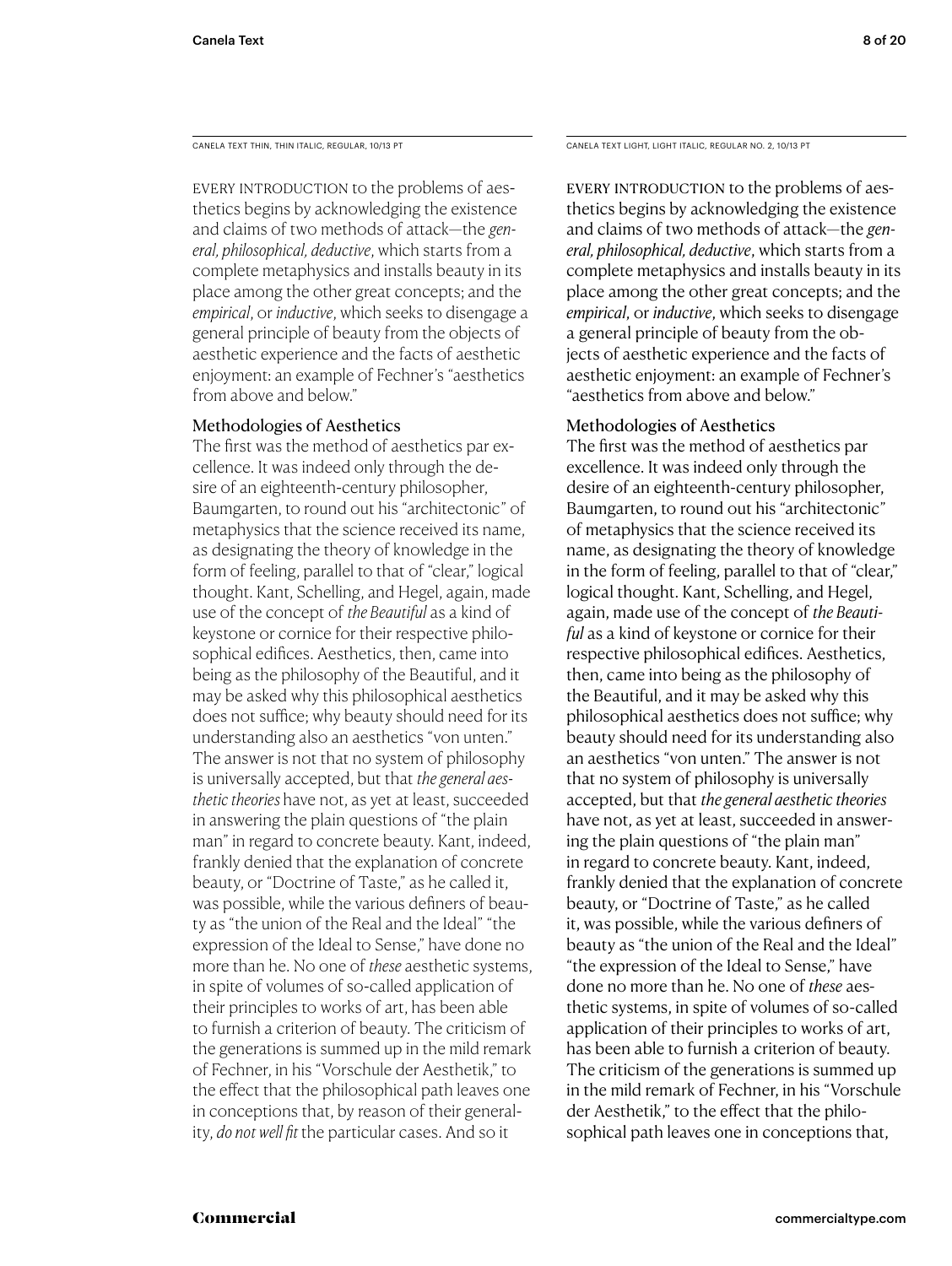CANELA TEXT MEDIUM, MEDIUM ITALIC, BLACK, 10/13 PT CANELA TEXT BOLD, BOLD ITALIC, 10/13 PT

EVERY INTRODUCTION to the problems of aesthetics begins by acknowledging the existence and claims of two methods of attack—the *general, philosophical, deductive*, which starts from a complete metaphysics and installs beauty in its place among the other great concepts; and the *empirical*, or *inductive*, which seeks to disengage a general principle of beauty from the objects of aesthetic experience and the facts of aesthetic enjoyment: an example of Fechner's "aesthetics from above and below."

# Methodologies of Aesthetics

The first was the method of aesthetics par excellence. It was indeed only through the desire of an eighteenth-century philosopher, Baumgarten, to round out his "architectonic" of metaphysics that the science received its name, as designating the theory of knowledge in the form of feeling, parallel to that of "clear," logical thought. Kant, Schelling, and Hegel, again, made use of the concept of *the Beautiful* as a kind of keystone or cornice for their respective philosophical edifices. Aesthetics, then, came into being as the philosophy of the Beautiful, and it may be asked why this philosophical aesthetics does not suffice; why beauty should need for its understanding also an aesthetics "von unten." The answer is not that no system of philosophy is universally accepted, but that *the general aesthetic theories* have not, as yet at least, succeeded in answering the plain questions of "the plain man" in regard to concrete beauty. Kant, indeed, frankly denied that the explanation of concrete beauty, or "Doctrine of Taste," as he called it, was possible, while the various definers of beauty as "the union of the Real and the Ideal" "the expression of the Ideal to Sense," have done no more than he. No one of *these* aesthetic systems, in spite of volumes of so-called application of their principles to works of art, has been able to furnish a criterion of beauty. The criticism of the generations is summed up in the mild

**Every introduction to the problems of aesthetics begins by acknowledging the existence and claims of two methods of attack—the** *general, philosophical, deductive***, which starts from a complete metaphysics and installs beauty in its place among the other great concepts; and the** *empirical***, or**  *inductive***, which seeks to disengage a general principle of beauty from the objects of aesthetic experience and the facts of aesthetic enjoyment: an example of Fechner's "aesthetics from above and below."** 

**methodologies of aesthetics The first was the method of aesthetics par excellence. It was indeed only through the desire of an eighteenth-century philosopher, Baumgarten, to round out his "architectonic" of metaphysics that the science received its name, as designating the theory of knowledge in the form of feeling, paral-**

CANELA TEXT BLACK, BLACK ITALIC, 10/13 PT

EVERY INTRODUCTION to the problems of aesthetics begins by acknowledging the existence and claims of two methods of attack—the *general, philosophical, deductive*, which starts from a complete metaphysics and installs beauty in its place among the other great concepts; and the *empirical*, or *inductive*, which seeks to disengage a general principle of beauty from the objects of aesthetic experience and the facts of aesthetic enjoyment: an example of Fechner's "aesthetics from above and below."

methodologies of aesthetics The first was the method of aesthetics par excellence. It was indeed only through the desire of an eighteenth-century philosopher, Baumgarten, to round out his "architectonic" of metaphysics that the science received its name, as designating the theory of knowledge in the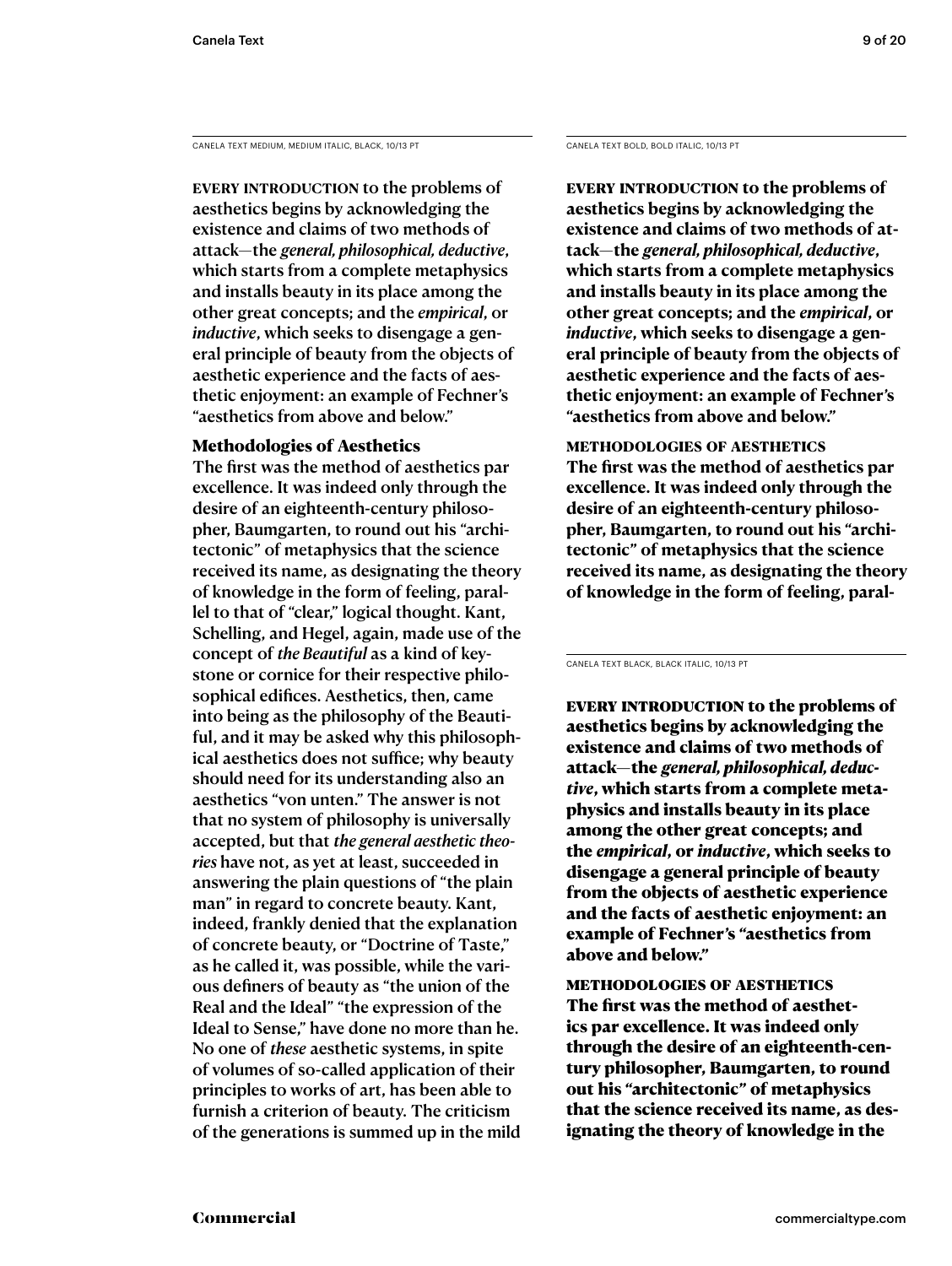CANELA TEXT REGULAR, REGULAR ITALIC, SEMIBOLD, 9/11 PT

EVERY INTRODUCTION to the problems of aesthetics begins by acknowledging the existence and claims of two methods of attack—the *general, philosophical, deductive*, which starts from a complete metaphysics and installs beauty in its place among the other great concepts; and the *empirical*, or *inductive*, which seeks to disengage a general principle of beauty from the objects of aesthetic experience and the facts of aesthetic enjoyment: an example of Fechner's "aesthetics from above and below."

## Methodologies of Aesthetics

The first was the method of aesthetics par excellence. It was indeed only through the desire of an eighteenth-century philosopher, Baumgarten, to round out his "architectonic" of metaphysics that the science received its name, as designating the theory of knowledge in the form of feeling, parallel to that of "clear," logical thought. Kant, Schelling, and Hegel, again, made use of the concept of *the Beautiful* as a kind of keystone or cornice for their respective philosophical edifices. Aesthetics, then, came into being as the philosophy of the Beautiful, and it may be asked why this philosophical aesthetics does not suffice; why beauty should need for its understanding also an aesthetics "von unten."

#### The State of Criticism

The answer is not that no system of philosophy is universally accepted, but that *the general aesthetic theories* have not, as yet at least, succeeded in answering the plain questions of "the plain man" in regard to concrete beauty. Kant, indeed, frankly denied that the explanation of concrete beauty, or "Doctrine of Taste," as he called it, was possible, while the various definers of beauty as "the union of the Real and the Ideal" "the expression of the Ideal to Sense," have done no more than he. No one of *these* aesthetic systems, in spite of volumes of so-called application of their principles to works of art, has been able to furnish a criterion of beauty. The criticism of the generations is summed up in the mild remark of Fechner, in his "Vorschule der Aesthetik," to the effect that the philosophical path leaves one in conceptions that, by reason of their generality, *do not well fit* the particular cases. And so it was that empirical aesthetics arose, which does not seek to answer those plain questions as to the enjoyment of concrete beauty down to its simplest forms, to which philosophical aesthetics had been inadequate. But it is clear that neither has empirical aesthetics said the last word concerning beauty. Criticism is still in a chaotic state CANELA TEXT REGULAR NO. 2, ITALIC NO. 2, BOLD, 9/11 PT

EVERY INTRODUCTION to the problems of aesthetics begins by acknowledging the existence and claims of two methods of attack—the *general, philosophical, deductive*, which starts from a complete metaphysics and installs beauty in its place among the other great concepts; and the *empirical*, or *inductive*, which seeks to disengage a general principle of beauty from the objects of aesthetic experience and the facts of aesthetic enjoyment: an example of Fechner's "aesthetics from above and below."

## **Methodologies of Aesthetics**

The first was the method of aesthetics par excellence. It was indeed only through the desire of an eighteenth-century philosopher, Baumgarten, to round out his "architectonic" of metaphysics that the science received its name, as designating the theory of knowledge in the form of feeling, parallel to that of "clear," logical thought. Kant, Schelling, and Hegel, again, made use of the concept of *the Beautiful* as a kind of keystone or cornice for their respective philosophical edifices. Aesthetics, then, came into being as the philosophy of the Beautiful, and it may be asked why this philosophical aesthetics does not suffice; why beauty should need for its understanding also an aesthetics "von unten."

# **The State of Criticism**

The answer is not that no system of philosophy is universally accepted, but that *the general aesthetic theories* have not, as yet at least, succeeded in answering the plain questions of "the plain man" in regard to concrete beauty. Kant, indeed, frankly denied that the explanation of concrete beauty, or "Doctrine of Taste," as he called it, was possible, while the various definers of beauty as "the union of the Real and the Ideal" "the expression of the Ideal to Sense," have done no more than he. No one of *these* aesthetic systems, in spite of volumes of so-called application of their principles to works of art, has been able to furnish a criterion of beauty. The criticism of the generations is summed up in the mild remark of Fechner, in his "Vorschule der Aesthetik," to the effect that the philosophical path leaves one in conceptions that, by reason of their generality, *do not well fit* the particular cases. And so it was that empirical aesthetics arose, which does not seek to answer those plain questions as to the enjoyment of concrete beauty down to its simplest forms, to which philosophical aesthetics had been inadequate. But it is clear that neither has empirical aesthetics said the last word concerning beauty. Criticism is still in a chaotic state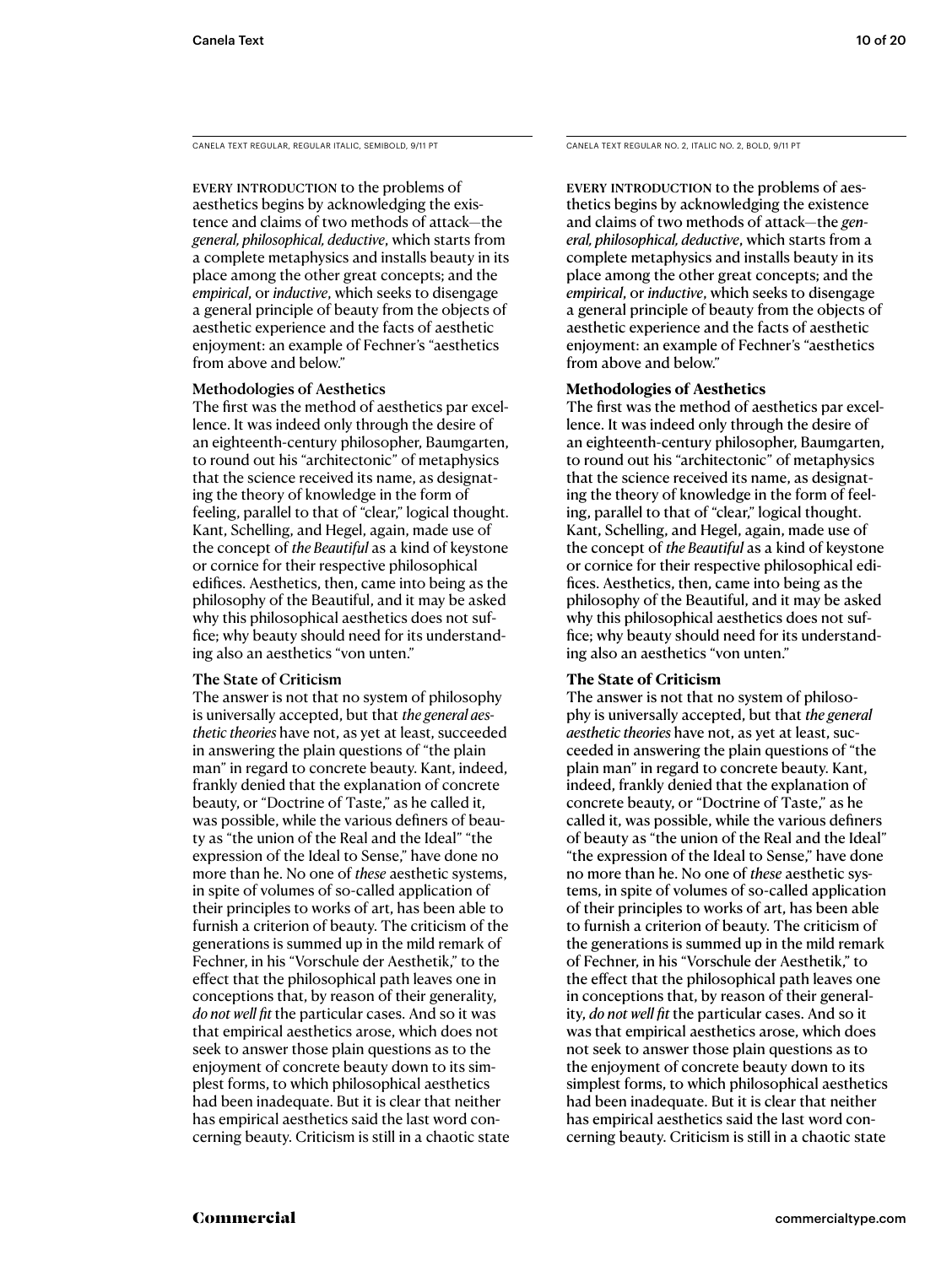CANELA TEXT REGULAR, REGULAR ITALIC, SEMIBOLD, 8/10 PT

EVERY INTRODUCTION to the problems of aesthetics begins by acknowledging the existence and claims of two methods of attack—the *general, philosophical, deductive*, which starts from a complete metaphysics and installs beauty in its place among the other great concepts; and the *empirical*, or *inductive*, which seeks to disengage a general principle of beauty from the objects of aesthetic experience and the facts of aesthetic enjoyment: an example of Fechner's "aesthetics from above and below."

#### Methodologies of Aesthetics

The first was the method of aesthetics par excellence. It was indeed only through the desire of an eighteenth-century philosopher, Baumgarten, to round out his "architectonic" of metaphysics that the science received its name, as designating the theory of knowledge in the form of feeling, parallel to that of "clear," logical thought. Kant, Schelling, and Hegel, again, made use of the concept of *the Beautiful* as a kind of keystone or cornice for their respective philosophical edifices. Aesthetics, then, came into being as the philosophy of the Beautiful, and it may be asked why this philosophical aesthetics does not suffice; why beauty should need for its understanding also an aesthetics "von unten."

#### The State of Criticism

The answer is not that no system of philosophy is universally accepted, but that *the general aesthetic theories* have not, as yet at least, succeeded in answering the plain questions of "the plain man" in regard to concrete beauty. Kant, indeed, frankly denied that the explanation of concrete beauty, or "Doctrine of Taste," as he called it, was possible, while the various definers of beauty as "the union of the Real and the Ideal" "the expression of the Ideal to Sense," have done no more than he. No one of *these* aesthetic systems, in spite of volumes of so-called application of their principles to works of art, has been able to furnish a criterion of beauty. The criticism of the generations is summed up in the mild remark of Fechner, in his "Vorschule der Aesthetik," to the effect that the philosophical path leaves one in conceptions that, by reason of their generality, *do not well fit* the particular cases.

#### Ascension of a New Approach

And so it was that empirical aesthetics arose, which does not seek to answer those plain questions as to the enjoyment of concrete beauty down to its simplest forms, to which philosophical aesthetics had been inadequate. But it is clear that neither has empirical aesthetics said the last word concerning beauty. Criticism is still in a chaotic state that would be impossible if aesthetic theory were firmly grounded. This situation appears to me to be due to the inherent inadequacy and inconclusiveness of empirical aesthetics when it stands alone; the grounds of this inadequacy I shall seek to establish in the

CANELA TEXT REGULAR NO. 2, REGULAR ITALIC NO. 2, BOLD, 8/10 PT

EVERY INTRODUCTION to the problems of aesthetics begins by acknowledging the existence and claims of two methods of attack—the *general, philosophical, deductive*, which starts from a complete metaphysics and installs beauty in its place among the other great concepts; and the *empirical*, or *inductive*, which seeks to disengage a general principle of beauty from the objects of aesthetic experience and the facts of aesthetic enjoyment: an example of Fechner's "aesthetics from above and below."

#### **Methodologies of Aesthetics**

The first was the method of aesthetics par excellence. It was indeed only through the desire of an eighteenth-century philosopher, Baumgarten, to round out his "architectonic" of metaphysics that the science received its name, as designating the theory of knowledge in the form of feeling, parallel to that of "clear," logical thought. Kant, Schelling, and Hegel, again, made use of the concept of *the Beautiful* as a kind of keystone or cornice for their respective philosophical edifices. Aesthetics, then, came into being as the philosophy of the Beautiful, and it may be asked why this philosophical aesthetics does not suffice; why beauty should need for its understanding also an aesthetics "von unten."

#### **The State of Criticism**

The answer is not that no system of philosophy is universally accepted, but that *the general aesthetic theories* have not, as yet at least, succeeded in answering the plain questions of "the plain man" in regard to concrete beauty. Kant, indeed, frankly denied that the explanation of concrete beauty, or "Doctrine of Taste," as he called it, was possible, while the various definers of beauty as "the union of the Real and the Ideal" "the expression of the Ideal to Sense," have done no more than he. No one of *these* aesthetic systems, in spite of volumes of so-called application of their principles to works of art, has been able to furnish a criterion of beauty. The criticism of the generations is summed up in the mild remark of Fechner, in his "Vorschule der Aesthetik," to the effect that the philosophical path leaves one in conceptions that, by reason of their generality, *do not well fit* the particular cases.

#### **Ascension of a New Approach**

And so it was that empirical aesthetics arose, which does not seek to answer those plain questions as to the enjoyment of concrete beauty down to its simplest forms, to which philosophical aesthetics had been inadequate. But it is clear that neither has empirical aesthetics said the last word concerning beauty. Criticism is still in a chaotic state that would be impossible if aesthetic theory were firmly grounded. This situation appears to me to be due to the inherent inadequacy and inconclusiveness of empirical aesthetics when it stands alone; the grounds of this inadequacy I shall seek to establish in the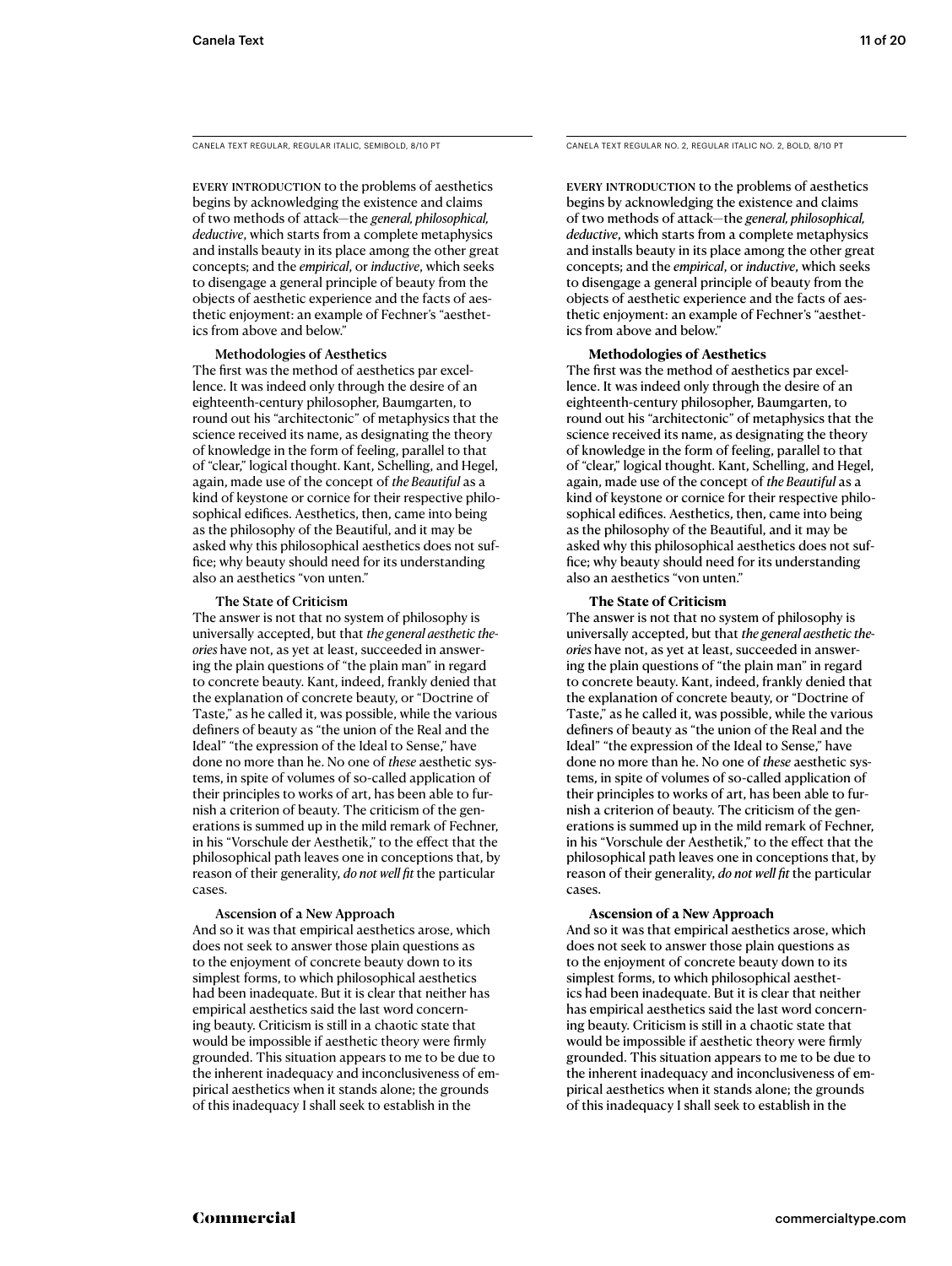CANELA TEXT REGULAR, REGULAR ITALIC, 9/10 PT

The Spanish War, which began in 1739, and the French war which soon followed it occasioned further increase of the debt, which, on the 31st of December 1748, after the war had been concluded by the Treaty of Aix-la-Chapelle, amounted to  $£78,293,313.$  The most profound peace of seventeen years continuance had taken no more than £8,328,354. from it. A war of less than nine years' continuance added £31,338,689 to it. (Refer to James Postlethwaite's *The History of the Public Revenue.*) During the administration of Mr. Pelham, the interest of the public debt was reduced, or at least measures were taken for reducing it, from four to three per cent; the sinking fund was increased, and some part of the public debt was paid off. In 1755, before the breaking out of the late war, the funded debt of Great Britain amounted to £72,289,673. On the 5th of January 1763, at the conclusion of the peace, the funded debt amounted to £122,603,336. The unfunded debt has been stated at £13,927,589.

CANELA TEXT REGULAR, REGULAR ITALIC, 9/11 PT

The Spanish War, which began in 1739, and the French war which soon followed it occasioned further increase of the debt, which, on the 31st of December 1748, after the war had been concluded by the Treaty of Aix-la-Chapelle, amounted to  $£78,293,313.$  The most profound peace of seventeen years continuance had taken no more than £8,328,354. from it. A war of less than nine years' continuance added £31,338,689 to it. (Refer to James Postlethwaite's *The History of the Public Revenue.*) During the administration of Mr. Pelham, the interest of the public debt was reduced, or at least measures were taken for reducing it, from four to three per cent; the sinking fund was increased, and some part of the public debt was paid off. In 1755, before the breaking out of the late war, the funded debt of Great Britain amounted to £72,289,673. On the 5th of January 1763, at the conclusion of the peace, the funded debt amounted to £122,603,336. The unfunded debt has been stated at £13,927,589.

CANELA TEXT REGULAR, REGULAR ITALIC, 9/12 PT

The Spanish War, which began in 1739, and the French war which soon followed it occasioned further increase of the debt, which, on the 31st of December 1748, after the war had been concluded by the Treaty of Aix-la-Chapelle, amounted to  $£78,293,313.$  The most profound peace of seventeen years continuance had taken no more than £8,328,354. from it. A war of less than nine years' continuance added £31,338,689 to it. (Refer to James Postlethwaite's *The History of the Public Revenue.*) During the administration of Mr. Pelham, the interest of the public debt was reduced, or at least measures were taken for reducing it, from four to three per cent; the sinking fund was increased, and some part of the public debt was paid off. In 1755, before the breaking out of the late war, the funded debt of Great Britain amounted to £72,289,673. On the 5th of January 1763, at the conclusion of the peace, the funded debt amounted to £122,603,336. The unfunded debt has been stated at £13,927,589.

CANELA TEXT REGULAR, REGULAR ITALIC, 9/13 PT

The Spanish War, which began in 1739, and the French war which soon followed it occasioned further increase of the debt, which, on the 31st of December 1748, after the war had been concluded by the Treaty of Aix-la-Chapelle, amounted to  $£78,293,313.$  The most profound peace of seventeen years continuance had taken no more than £8,328,354. from it. A war of less than nine years' continuance added £31,338,689 to it. (Refer to James Postlethwaite's *The History of the Public Revenue.*) During the administration of Mr. Pelham, the interest of the public debt was reduced, or at least measures were taken for reducing it, from four to three per cent; the sinking fund was increased, and some part of the public debt was paid off. In 1755, before the breaking out of the late war, the funded debt of Great Britain amounted to £72,289,673. On the 5th of January 1763, at the conclusion of the peace, the funded debt amounted to £122,603,336. The unfunded debt has been stated at £13,927,589.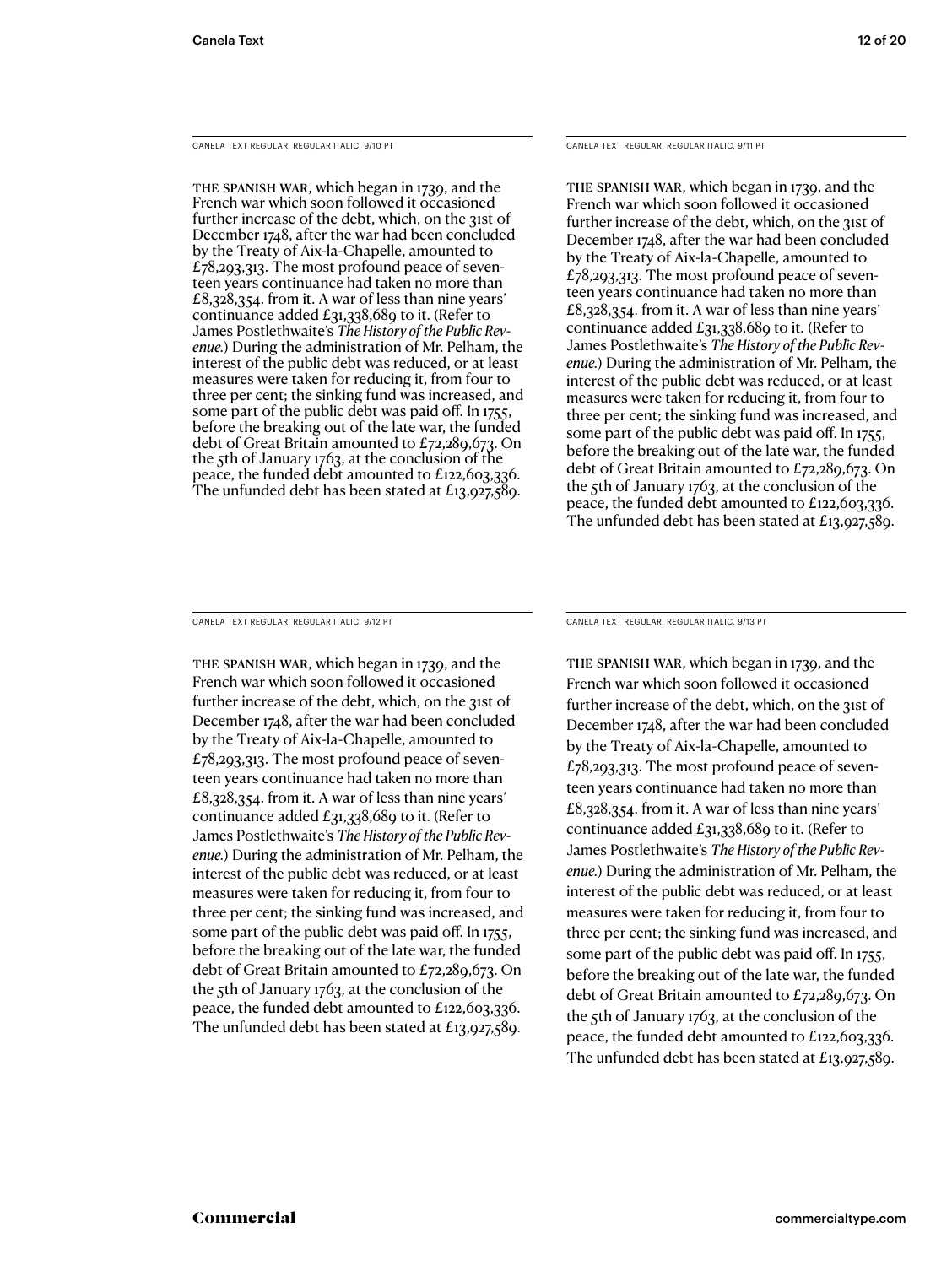ČESKÝ (CZECH) CANELA TEXT REGULAR, REGULAR ITALIC, 9/11 PT

Ačkoli klimšova nenapsala knih mnoho, přece zná ji ta naše četbychtivá mládež tuze dobře. Zná ji zejména z knih: Z jara do léta, Kniha báchorek, Paleček a Malenka, Z ráje, Rodinná skřínka a j., a pak z různých časopisů pro mládež, do nichž velice pilně přispívá. Její práce vesměs děti naše rády čítají, poněvadž skutečně vynikají vším, čeho se na dobré četbě žádá. Však Klimšova také pracuje s láskou, pracuje opravdově vážně a nevydá nic na světlo, co by důkladně nepodrobila soudu svému i soudu jiných. A to právě dodává jejím prácem té pravé ceny. Nuže seznammež se se životem této tiché a skromné pracovnice, seznammež se i s jejími pěknými spisy. Klimšova narodila se 7. dne měsíce prosince roku 1851. v Poličce. Otec její byl dosti zámožným a váženým měšťanem, měltě v Poličce dům a byl dlouhá léta členem obecního zastupitelstva, ba i městským radním. *Při domě měli Klimšovi zahrádku.* Něžná matka Bohumilčina milovala totiž velice květiny a při tom lnula také velikou láskou ku zvířatům. Byla dobra, o vše, ale zvláště o děti své starostliva, při tom pilna, šetrna a skoro až příliš skromna. Podobala se, zvláště v pozdějším svém věku, na vlas těm prostosrdečným a milým paním, ženám i stařenkám staro-

DEUTSCH (GERMAN) CANELA TEXT REGULAR, REGULAR ITALIC, 9/11 PT

Sehen wir das Gesamtbild unseres heutigen Lebens nur mit unseren Augen an, so können wir die Folgerung ziehen, daß dieses Gebilde einen chaotischen Charakter trägt, und es kann uns nicht wundern, daß diejenigen, welche sich in diesem scheinbaren Chaos unwohl fühlen, der Welt entfliehen oder sich in geistigen Abstraktionen verlieren wollen. Doch jedenfalls muß es uns klar sein, daß diese Flucht vor der Wirklichkeit ein ebenso großer Irrtum ist wie jene Anlehnung an den reinsten Materialismus. Weder die Flucht in das Mittelalter, noch der von verschiedenen Kunsthistorikern empfohlene Wiederaufbau des Olympos kann und die Lösung bringen. Unsere Zeit hat eine andere Mission zu erfüllen als die des Mittelalters und des Hellenismus. *Um die Aufgabe unserer Zeit richtig zu verstehen, ist es notwendig,* daß wir nicht nur mit unseren Augen, sondern vielmehr mit unseren innerlichen Sinnesorganen die Lebensstruktur erfassen. Haben wir einmal die Synthese des Lebens aus der Tiefe unseres Wesens gewonnen und als Inhalt von Kultur und Kunst anerkannt, so wird es uns nicht schwer fallen an Hand von Dokumenten, die uns die Tradition liefert, der Lösung des Problems näher zu

DANSK (DANISH) CANELA TEXT REGULAR, REGULAR ITALIC, 9/11 PT

Der var en lille havfisk af god familie, navnet husker jeg ikke, det må de lærde sige dig. Den lille fisk havde attenhundrede søskende, alle lige gamle; de kendte ikke deres fader eller moder, de måtte straks skøtte sig selv og svømme om, men det var en stor fornøjelse; vand havde de nok at drikke, hele verdenshavet, føden tænkte de ikke på, den kom nok; hver ville følge sin lyst, hver ville få sin egen historie, ja det tænkte heller ingen af dem på. Solen skinnede ned i vandet, det lyste om dem, det var så klart, det var en verden med de forunderligste skabninger, og nogle så gruelig store, med voldsomme gab, de kunne sluge de attenhundrede søskende, men det tænkte de heller ikke på, for ingen af dem var endnu blevet slugt. *De små svømmede sammen, tæt op til hverandre,* som sildene og makrellerne svømmer; men som de allerbedst svømmede i vandet og tænkte på ingenting, sank, med forfærdelig lyd, ovenfra, midt ned imellem dem, en lang, tung ting, der slet ikke ville holde op; længere og længere strakte den sig, og hver af småfiskene, som den ramte, blev kvast eller fik et knæk, som de ikke kunne forvinde. Alle småfisk, de store med, lige oppe fra havets flade og ned til dets bund, fór

En esta conferencia no pretendo, como en anteriores, definir, sino subrayar; no quiero dibujar, sino sugerir. Animar, en su exacto sentido. Herir pájaros soñolientos. Donde haya un rincón oscuro, poner un reflejo de nube alargada y regalar unos cuantos espejos de bolsillo a las señoras que asisten. He querido bajar a la ribera de los juncos. Por debajo de las tejas amarillas. A la salida de las aldeas, donde el tigre se come a los niños. Estoy en este momento lejos del poeta que mira el reloj, lejos del poeta que lucha con la estatua, que lucha con el sueño, que lucha con la anatomía; he huido de todos mis amigos y me voy con aquel muchacho que se come la fruta verde y mira cómo las hormigas devoran al pájaro aplastado por el automóvil. *Por las calles más puras del pueblo me encontraréis;* por el aire viajero y la luz tendida de las melodías que Rodrigo Caro llamó "reverendas madres de todos los cantares". Por todos los sitios donde se abre la tierna orejita rosa del niño o la blanca orejita de la niña que espera, llena de miedo, el alfiler que abra el agujero para la arracada. En todos los paseos que yo he dado por España, un poco cansado de catedrales, de piedras muertas, de paisajes con alma, me puse a

ESPAÑOL (SPANISH) CANELA TEXT REGULAR, REGULAR ITALIC, 9/11 PT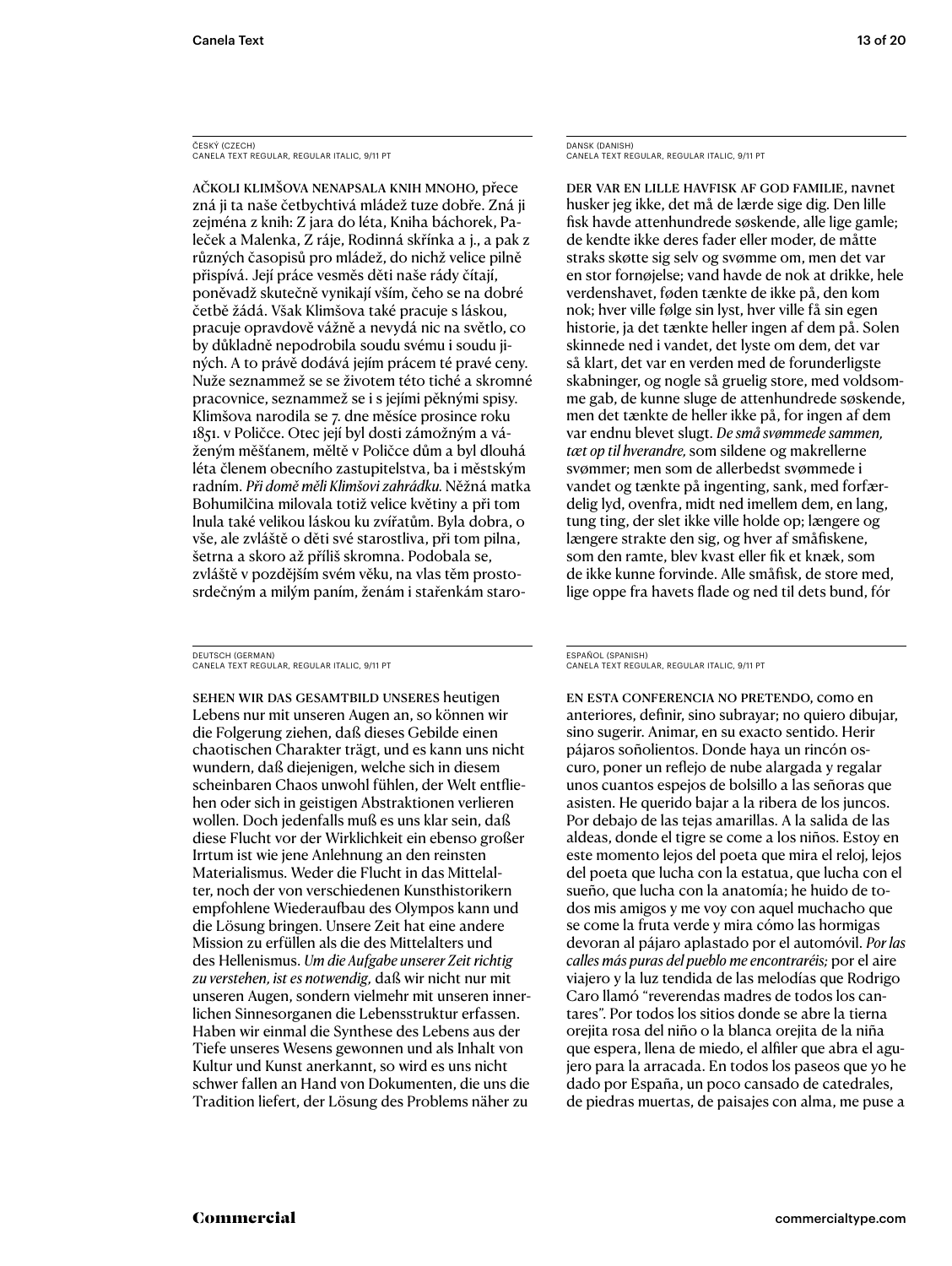FRANÇAIS (FRENCH) CANELA TEXT REGULAR, REGULAR ITALIC, 9/11 PT

Dada a son origine dans le dictionnaire. C'est terriblement simple. En français cela signifie «cheval de bois». En allemand «va te faire, au revoir, à la prochaine». En roumain «oui en effet, vous avez raison, c'est ça, d'accord, vraiment, on s'en occupe», etc. C'est un mot international. Seulement un mot et ce mot comme mouvement. Très facile à comprendre. Lorsqu'on en fait une tendance artistique, cela revient à vouloir supprimer les complications. *Psychologie Dada.* Allemagne Dada y compris indigestions et crampes brouillardeuses, littérature Dada, bourgeoisie Dada et vous, très vénérés poètes, vous qui avez toujours fait de la poésie avec des mots, mais qui n'en faites jamais du mot lui-même, vous qui tournez autour d'un simple point en poétisant. Guerre mondiale Dada et pas de fin, révolution Dada et pas de commencement. Dada, amis et soi-disant poètes, très estimés fabricateurs et évangélistes Dada Tzara, Dada Huelsenbeck, Dada m'dada, Dada m'dada, Dada mhm, dada dera dada, Dada Hue, Dada Tza. Comment obtenir la béatitude ? En disant Dada. Comment devenir célèbre? En disant Dada. D'un geste noble et avec des manières raffinées. Jusqu'à

MAGYAR (HUNGARIAN) CANELA TEXT REGULAR, REGULAR ITALIC, 9/11 PT

Hajnali két órakor a segédtiszt belépett a tábornok szobájába és jelentette, hogy a járőrök elindultak a hodricsi úton. Az asztalra állított petróleumlámpa körül szétteregetett tereprajzok és jelentések hevertek, rajtuk keresztbe dobva egy ezüstgombos lovaglópálca. A tábornok a szoba közepén állt és hideg arccal hallgatta a segédtiszt szavait. Kurtára nyírt szakála rőtesen csillogott a lámpafényben. *Aranykeretes szemüvege mögül jeges nyugalommal csillámlottak elő kék szemei.* Csupa energia volt ez a hat láb magas, karcsú ember, aki egy hónap előtt vette át a feldunai hadtest parancsnokságát. De most mégis, mintha valami fáradtságot vagy inkább fásultságot árultak volna el mozdulatai. Némán bólintott s mikor a segédtiszt mögött becsukódott az ajtó, kimerülten dobta magát a kopott díványra. Két nap óta mindig talpon volt s egyik izgalom a másik után érte. A Szélakna irányában fekvő főcsapat felé haladó ellenség már egy napi előnyt nyert a Zsarnócra kirendelt zászlóalj parancsnokának ügyetlensége folytán. Első felindulásában maga vette át a zászlóalj vezényletét s negyvennyolc óra óta egy percre le nem hunyta a szemét. Izgatta az is, hogy esetleg elvágják a derékhadtól, ha ugyan be nem

ITALIANO (ITALIAN) CANELA TEXT REGULAR, REGULAR ITALIC, 9/11 PT

Dapprima, ripetendendo l'errore commesso in gioventù, scrisse di animali che conosceva poco, e le sue favole risonarono di ruggiti e barriti. Poi si fece più umano, se così si può dire, scrivendo degli animali che credeva di conoscere. Così la mosca gli regalò una gran quantità di favole dimostrandosi un animale più utile di quanto si creda. In una di quelle favole ammirava la velocità del dittero, velocità sprecata perchè non gli serviva nè a raggiungere la preda nè a garantire la sua incolumità. Qui faceva la morale una testuggine. Un'altra favola esaltava la mosca che distruggeva le cose sozze da essa tanto amate. Una terza si meravigliava che la mosca, l'animale più ricco d'occhi, veda tanto imperfettamente. Infine una raccontava di un uomo che, dopo di aver schiacciato una mosca noiosa, le gridò: "Ti ho beneficata; ecco che non sei più una mosca". Con tale sistema *era facile di avere ogni giorno* la favola pronta col caffè del mattino. Doveva venire la guerra ad insegnargli che la favola poteva divenire un'espressione del proprio animo, il quale così inseriva la mummietta nella macchina della vita, quale un suo organo. Ed ecco come avvenne. Allo scoppio della guerra italiana, Mario temette che il primo atto di

POLSKI (POLISH) CANELA TEXT REGULAR, REGULAR ITALIC, 9/11 PT

Od wczoraj jakiś niepokój panuje w uliczce. Stary Mendel dziwi się i częściej niż zwykle nakłada krótką łajkę patrząc w okno. Tych ludzi nie widział on tu jeszcze. Gdzie idą? Po co przystają z robotnikami, śpieszącymi do kopania fundamentów pod nowy dom niciarza Greulicha? Skąd się tu wzięły te obszarpane wyrostki? Dlaczego patrzą tak po sieniach? Skąd mają pieniądze, że idą w pięciu do szynku? Stary Mendel kręci głową, smokcząc mały, silnie wygięty wiśniowy cybuszek. *On zna tak dobrze tę uliczkę cichą. Jej fizjonomię, jej ruch.* jej głosy, jej tętno. Wie, kiedy zza którego węgła wyjrzy w dzień pogodny słońce; ile dzieci przebiegnie rankiem, drepcąc do ochronki, do szkoły; ile zwiędłych dziewcząt w ciemnych chustkach, z małymi blaszeczkami w ręku przejdzie po trzy, po cztery, do fabryki cygar na robotę; ile kobiet przystanie z koszami na starym, wytartym chodniku, pokazując sobie zakupione jarzyny, skarżąc się na drogość jaj, mięsa i masła; ilu wyrobników przecłapie środkiem bruku, ciężkim chodem nóg obutych w trepy, niosąc pod pachą węzełki, a w ręku cebrzyki, kielnie, liny. siekiery, piły. Ba, on i to nawet wie może. ile wróbli gnieździ się w gzymsach starego browaruktóry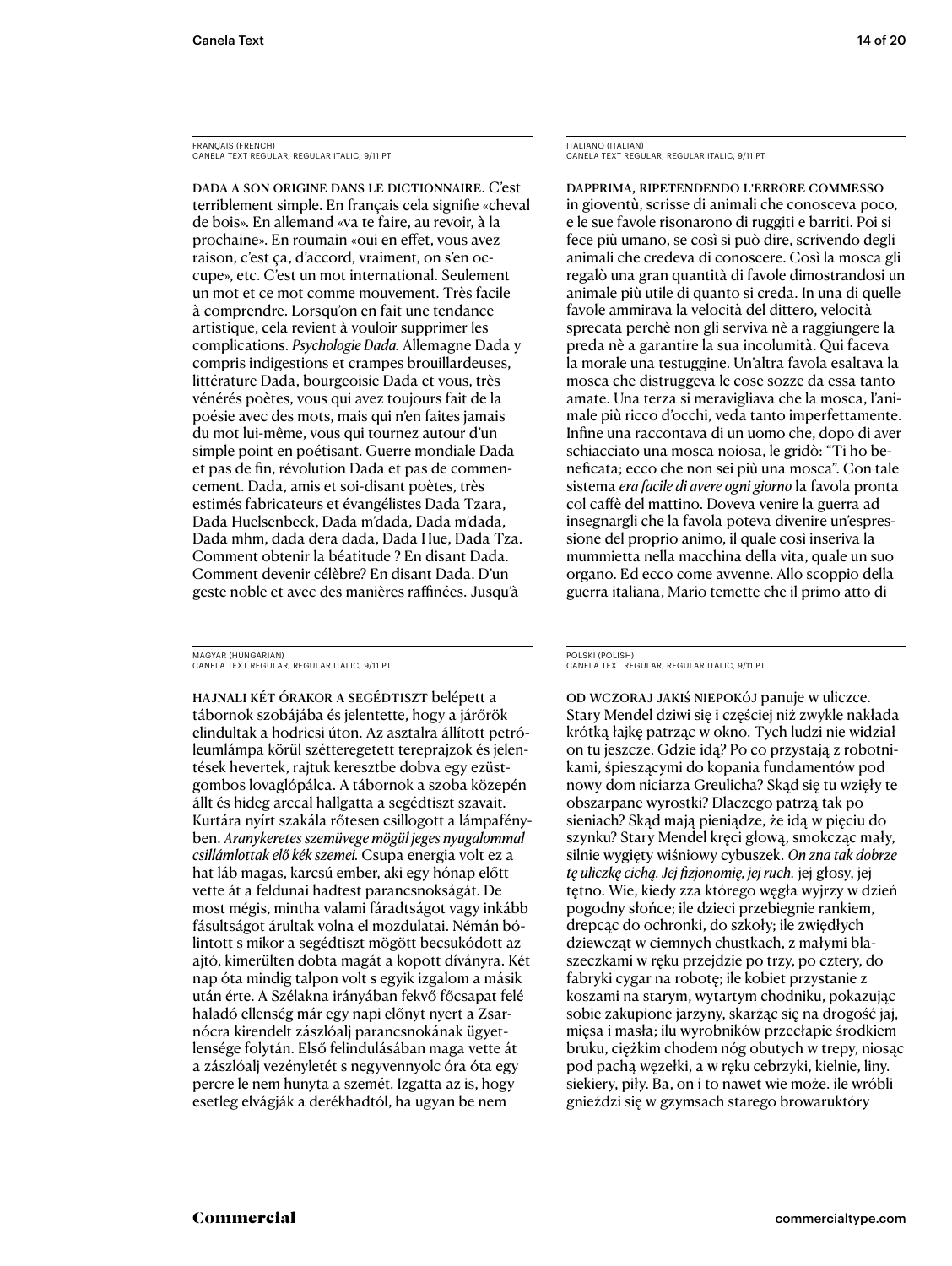PORTUGUÊS (PORTUGUESE) CANELA TEXT REGULAR, REGULAR ITALIC, 9/11 PT

D. Benedita levantou-se, no dia seguinte, com a idéia de escrever uma carta ao marido, uma longa carta em que lhe narrasse a festa da véspera, nomeasse os convivas e os pratos, descrevesse a recepção noturna, e, principalmente, desse notícia das novas relações com D. Maria dos Anjos. A mala fechava-se às duas horas da tarde, D. Benedita acordara às nove, e, não morando longe (morava no *Campo da Aclamação*), um escravo levaria a carta ao correio muito a tempo. Demais, chovia; D. Benedita arredou a cortina da janela, deu com os vidros molhados; era uma chuvinha teimosa, o céu estava todo brochado de uma cor pardo-escura, malhada de grossas nuvens negras. Ao longe, viu flutuar e voar o pano que cobria o balaio que uma preta levava à cabeça: concluiu que ventava. Magnífico dia para não sair, e, portanto, escrever uma carta, duas cartas, todas as cartas de uma esposa ao marido ausente. Ninguém viria tentá-la. Enquanto ela compõe os babadinhos e rendas do roupão branco, um roupão de cambraia que o desembargador lhe dera em 1862, no mesmo dia aniversário, 19 de setembro, convido a leitora a observar-lhe as feições. Vê que não lhe dou Vênus; também não lhe dou Medusa.

SVENSKA (SWEDISH) CANELA TEXT REGULAR, REGULAR ITALIC, 9/11 PT

Klockan var mellan åtta och nio den vackra majmorgonen, då Arvid Falk efter scenen hos brodern vandrade gatorna framåt, missnöjd med sig själv, missnöjd med brodern och missnöjd med det hela. Han önskade att det vore mulet och att han hade dåligt sällskap. Att han var en skurk, det trodde han icke fullt på, men han var icke nöjd med sig själv, han var så van att ställa höga fordringar på sig, och han var inlärd att i brodern se ett slags styvfar, för vilken han hyste stor aktning, nästan vördnad. Men även andra tankar döko upp och gjorde honom bekymrad. Han var utan pengar och utan sysselsättning. Detta senare var kanske det värsta ty sysslolösheten var honom en svår fiende, begåvad med en aldrig vilande fantasi som han var. *Under ganska obehagliga funderingar hade han kommit ner på Lilla Trädgårdsgatan;* han följde vänstra trottoaren utanför Dramatiska Teatern och befann sig snart inne på Norrlandsgatan; han vandrade utan mål och gick rätt fram; snart började stenläggningen bli ojämn, träkåkar efterträdde stenhusen, illa klädda människor kastade misstänksamma blickar på den snyggt klädde personen som så tidigt besökte deras kvarter och utsvultna hundar morrade hotande mot

SUOMI (FINNISH) CANELA TEXT REGULAR, REGULAR ITALIC, 9/11 PT

He olivat ystäviä ystävyydessä, joka oli läheisempää kuin veljeys. Nello oli pieni Ardennelainen — Patras suuri Flamandilainen. He olivat saman ikäisiä vuosilla mitattuna, mutta kuitenkin toinen oli vielä nuori, toinen oli jo vanha. He olivat asuneet yhdessä koko ikänsä; molemmat he olivat orpoja ja kurjia sekä saivat leipänsä samasta kädestä. Se oli ollut heidän siteensä alku, heidän ensimmäinen sympatian säikeensä; se oli vahvistunut päivä päivältä ja kasvanut heidän mukanaan kiinteänä ja erottamattomana niin, että he alkoivat rakastaa toisiansa erittäin paljon. Heidän kotinsa oli pieni mökki pienen *Flamandilaisen kylän reunalla*, peninkulman päässä Antverpenistä. Kylä sijaitsi leveiden laidunkaistaleiden ja viljavainioiden välissä, ja sen läpi virtaavan suuren kanavan reunamilla kasvoi pitkät rivit tuulessa taipuvia poppeleita ja tervaleppiä. Siinä oli parikymmentä maatilaa ja taloa, joiden ikkunaluukut olivat kirkkaan vihreät tai taivaansiniset ja katot ruusunpunaiset tai mustavalkoiset sekä seinät niin valkoisiksi maalatut, että ne loistivat auringossa kuin puhdas lumi. Kylän keskustassa oli tuulimylly pienellä sammalta kasvavalla rinteellä, se oli maamerkkinä kaikelle ympäröivälle tasamaalle.

Sadık genç, araladığı kapıyı çekince, yine birden kararan sanduka sükunu içinde, İskender Paşa, galeyansız ibadetine başlardı. Artık dünyaya dair hiçbir ümidi kalmamıştı. İstediği yalnız bir iman selametiydi. Vâkıa korkak bir adam değildi. Ama, muhakkak bir ölümü her gün, her saat, her dakika, hatta her saniye beklemek… Onun cesaretini kırmış, sinirlerini zayıflatmıştı. Evet, ya kafası kesilecek, ya boğulacaktı! Düşündükçe, ensesinde soğuk bir satırın sarih temasını duyar gibi oluyordu. Bu sarih temas silinirken karşısına kendi boğuk hayali gelirdi; gözleri patlamış, kavuğu bir tarafa yuvarlanmış, boynu yağlı bir kement ile sıkılmış, ayağından pabuçları çıkmış, ipek kuşağı çözülmüş, karanlık, köpüklü ağzından siyah dili sarkmış bir naaş… İskender Paşa'nın yerde sürünen ölüsü! *Titrer, gözlerini oğuşturur, yine salât-ü selamlarını çekmeye başlardı.* Yakın akıbetinin bu uzvî hatırası o kadar bariz, o kadar kuvvetliydi ki… Çocukluğunun saf muhayyilesini süsleyen cennet bahçelerini, hûri, gılman alaylarını, Tûba ağacını, Sırat köprüsünü şimdi düşünemiyordu bile… Zihni durmuştu. Sinirleri, beyni pek yorgundu. Yemek yiyemiyordu. Boğazına kurşundan bir yumruk tıkanmıştı. Yalnız ara sıra su içerdi. Abdestini tazelemeye

TÜRKÇE (TURKISH) CANELA TEXT REGULAR, REGULAR ITALIC, 9/11 PT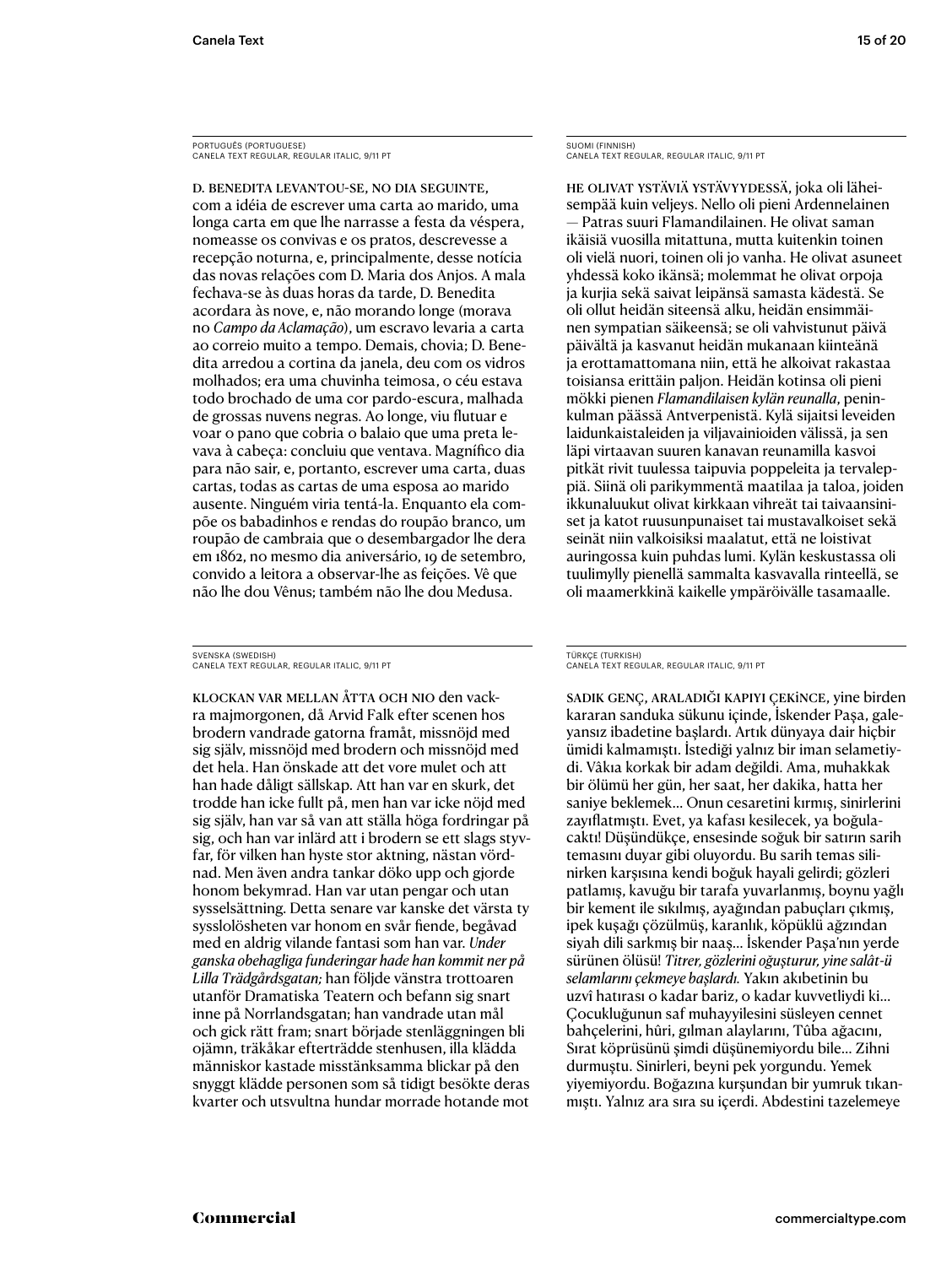| UPPERCASE                                    | ABCDEFGHIJKLMNOPQRSTUVWXYZ                                                                                                        |  |  |  |  |
|----------------------------------------------|-----------------------------------------------------------------------------------------------------------------------------------|--|--|--|--|
| LOWERCASE                                    | abcdefghijklmnopqrstuvwxyz                                                                                                        |  |  |  |  |
| SMALL CAPS                                   | ABCDEFGHIJKLMNOPQRSTUVWXYZ                                                                                                        |  |  |  |  |
| STANDARD PUNCTUATION                         | $\{1,2^2,\ldots---()$ $[1\}\}/\setminus\&\@^{*^{u.v\,\prime\prime}}\cdot\ldots\cdot\otimes\S\cdot\P$ † ‡© $\copyright$ ®™         |  |  |  |  |
| ALL CAP PUNCTUATION                          | $i\dot{\zeta}$ – – () $\left[\frac{1}{2}\right]$ $\left(\frac{1}{2}\right)$ $\left(\frac{1}{2}\right)$ $\left(\frac{1}{2}\right)$ |  |  |  |  |
| LIGATURES                                    | fb ff fh fi fi fk fl ft ffb ffh ffi ffj ffk ffl                                                                                   |  |  |  |  |
| PROPORTIONAL OLDSTYLE<br>default figures     | $$E\&Y$ 1234567890¢f%‰ <sup>ao</sup> #°<+=-×÷>                                                                                    |  |  |  |  |
| PROPORTIONAL LINING                          | $1234567890 \leftrightarrow \pm \pm \times \pm \times$                                                                            |  |  |  |  |
| TABULAR OLDSTYLE                             | $$EE_{12345678900f\%}\%o<+=-x\div$$                                                                                               |  |  |  |  |
| TABULAR LINING                               | $$E$ E\1234567890¢f%%o<+=-x:>                                                                                                     |  |  |  |  |
| PROPORTIONAL SMALL CAPS                      | $$E\in$ ¥1234567890¢f%‰                                                                                                           |  |  |  |  |
| PREBUILT FRACTIONS                           | $\frac{1}{2}$ $\frac{1}{3}$ $\frac{2}{3}$ $\frac{1}{4}$ $\frac{3}{4}$ $\frac{1}{8}$ $\frac{5}{8}$ $\frac{5}{8}$ $\frac{7}{8}$     |  |  |  |  |
| <b>NUMERATORS &amp;</b><br>DENOMINATORS      | $\left  \right $ 1234567890 $\left  \right $ 1234567890                                                                           |  |  |  |  |
| <b>SUPERSCRIPT &amp;</b><br><b>SUBSCRIPT</b> | $H^{1234567890} H_{1234567890}$                                                                                                   |  |  |  |  |
| STYLISTIC ALTERNATES                         | 234                                                                                                                               |  |  |  |  |
| <b>ACCENTED UPPERCASE</b>                    | ÁÂÀÄÅÃĂĀĄÅÆÆÇĆČĈĊĎĐÉÊÈËĔĖĒĘĞĜĢĠĦ<br>ĤĺĨÌÏĬĪĮĨĬĴĶŁĹĽĻĿÑŃŇŅŊÓÔÒÖÕŐŌØŐŒŔŘŖŠŚ<br>ŞŜŞÞŤŢŦÚÛÙÜŬŰŪŲŮŨŴŴŴŴÝŶŶŸIJŽŹŻ                       |  |  |  |  |
| <b>ACCENTED LOWER CASE</b>                   | áâàäåããāąåææçćčĉċďđðéêèëĕēęğĝģġħĥıíîìïiīįĩĭi<br>ĵjķłĺľļŀñńňņ'nŋóôòöõőōøøœŕřŗßšśşŝşþťṭŧúûùüŭűū<br>yůũẃŵẁẅýŷỳÿijžźż                 |  |  |  |  |
| <b>ACCENTED UPPERCASE</b>                    | ÁÂÀÄÅÃĂĀĄÅÆÆÇĆČĈĊĎĐÉÊÈĔĔĔĒĘĞĜĢĠĦĤÍÎÌÏİ<br>ĪĮĨĬĴĶŁĹĽĻĿÑŃŇŅŊÓÔÒÖÕŐŌØŐŒŔŘŖŠŚŞŜŞÞŤŢŦÚ<br>ÛÙÜŬŰŪŲŮŨŴŴŴŴÝŶŶŸIJŽŹŻ                       |  |  |  |  |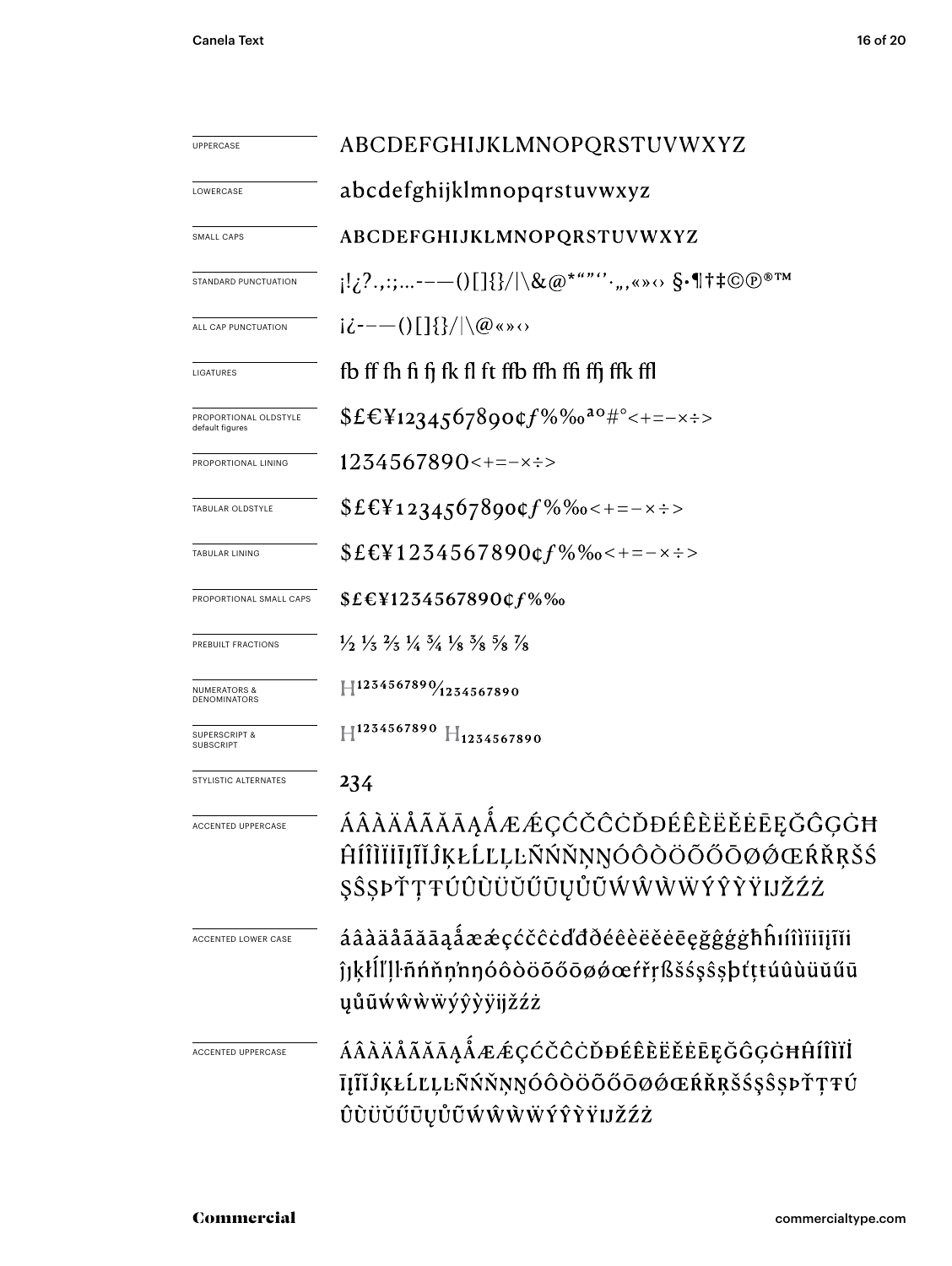| UPPERCASE                                    | <i>ABCDEFGHIJKLMNOPQRSTUVWXYZ</i>                                                                                             |  |  |  |  |
|----------------------------------------------|-------------------------------------------------------------------------------------------------------------------------------|--|--|--|--|
| LOWERCASE                                    | abcdefghijklmnopqrstuvwxyz                                                                                                    |  |  |  |  |
| SMALL CAPS                                   | ABCDEFGHIJKLMNOPQRSTUVWXYZ                                                                                                    |  |  |  |  |
| STANDARD PUNCTUATION                         | $\{l_1^1,l_2^2,\ldots---O\}$ $\{l_1^1,l_2^2/\ldots---O\}$ $\{l_2^1,l_2^2/\ldots-O\}$ $\{l_1^1,l_2^2/\ldots-O\}$               |  |  |  |  |
| ALL CAP PUNCTUATION                          | $i\dot{\epsilon}$ --- ()[]{}/ \@«» $\circ$                                                                                    |  |  |  |  |
| LIGATURES                                    | fb ff fh fi fj fk fl ft ffb ffh ffi ffj ffk ffl                                                                               |  |  |  |  |
| PROPORTIONAL OLDSTYLE<br>default figures     | $$EEY1234567890$ ff%%0 <sup>a0#°</sup> <+=-x÷>                                                                                |  |  |  |  |
| PROPORTIONAL LINING                          | $1234567890 \leftarrow \leftarrow \leftarrow \leftarrow \leftarrow$                                                           |  |  |  |  |
| TABULAR OLDSTYLE                             | $$EEY1234567890$ of % $\%$ $\%$ = - $\times$ $\div$ >                                                                         |  |  |  |  |
| TABULAR LINING                               | $$EEY1234567890$ of % % $\leftarrow$ + = - $\times$ ÷ >                                                                       |  |  |  |  |
| PROPORTIONAL SMALL CAPS                      | $$EE41234567890$ cf%‰                                                                                                         |  |  |  |  |
| PREBUILT FRACTIONS                           | $\frac{1}{2}$ $\frac{1}{3}$ $\frac{2}{3}$ $\frac{1}{4}$ $\frac{3}{4}$ $\frac{1}{8}$ $\frac{3}{8}$ $\frac{5}{8}$ $\frac{7}{8}$ |  |  |  |  |
| <b>NUMERATORS &amp;</b><br>DENOMINATORS      | $H^{1234567890}/_{1254567890}$                                                                                                |  |  |  |  |
| <b>SUPERSCRIPT &amp;</b><br><b>SUBSCRIPT</b> | $H^{1234567890}$ $H_{1234567890}$                                                                                             |  |  |  |  |
| STYLISTIC ALTERNATES                         | fkvwxyz 234 $\&$ fb ff fh fi fj fk fk fl ft ffb ffh ffi ffj ffk ffk ffl fft<br><i>ķßŵŵŵŵ</i> ÿŷŷŷźżžź                         |  |  |  |  |
| <b>ACCENTED UPPERCASE</b>                    | ÁÂÀÄÅÃĂĀĄÁÆÆÇĆČĈÒĐÉÊÈËĔĒĘĞĜĢĠĦĤ                                                                                               |  |  |  |  |
|                                              | ÍÎÌÏİĪĮĨĬĴĶŁĹĽĻĿÑŃŇŅŊÓÔÒÖÕŐŌØØŒŔŘRŠŚŞŜ<br>ŞÞŤŢŦÚÛÙÜŬŰŪŲŮŨŴŴŴŴŶŶŶŸIJŽŹŻ                                                        |  |  |  |  |
| ACCENTED LOWER CASE                          | áâàäåããāąåææçćčĉċďđðéêèëěēęğĝģġħĥıíîìïiiįĩĭi<br>ĵjķłĺľļŀñńňņ'nŋóôòöõőōøøœŕřŗßšśşŝşþťṭtúûùüŭűū                                 |  |  |  |  |
|                                              | <i>ųůũŵŵẁŵýŷỳÿijžźż</i>                                                                                                       |  |  |  |  |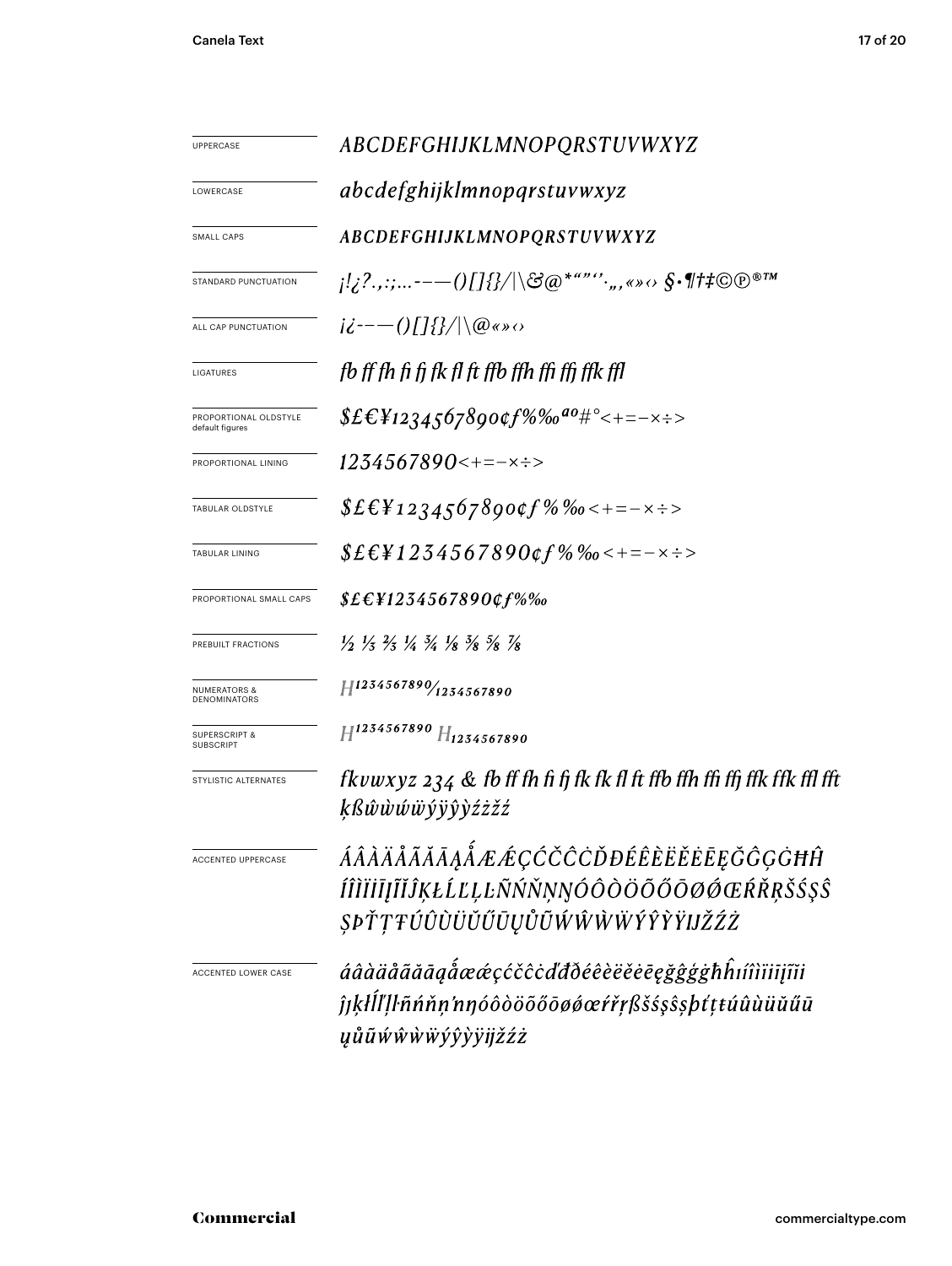| <b>OPENTYPE FEATURES</b><br><b>FAMILY WIDE</b>        | <b>DEACTIVATED</b>    |                                                | <b>ACTIVATED</b>                                     |                                             |  |
|-------------------------------------------------------|-----------------------|------------------------------------------------|------------------------------------------------------|---------------------------------------------|--|
| ALL CAPS<br>opens up spacing, moves<br>punctuation up |                       | $\chi$ [New] «Ketchup» @ £8?                   | $\lambda$ [NEW] «KETCHUP» @ £8?                      |                                             |  |
| SMALL CAPS                                            |                       | $\chi$ (Mayo) & «Ketchup» @ £9?                | $\chi$ (MAYO) & «KETCHUP» @ £9?                      |                                             |  |
| ALL SMALL CAPS<br>includes punctuation & figures      |                       | $\chi$ (Mayo) & «Ketchup» @ £9?                | $\lambda$ (MAYO) & «KETCHUP» @ £9?                   |                                             |  |
| PROPORTIONAL OLDSTYLE<br>default figures              | Updated:<br>Original: | £1,825 €1,030<br>$\frac{12}{7,132}$ \$1,275    | Updated:<br>Original:                                | £1,825 €1,030<br>$\frac{12}{7,132}$ \$1,275 |  |
| PROPORTIONAL LINING                                   | Updated:<br>Original: | £1,825 €1,030<br>$\frac{15}{2}$ ,132 \$1,275   | Updated:<br>Original:                                | £1,825 $\text{£}1,030$<br>¥7,132 \$1,275    |  |
| TABULAR OLDSTYLE                                      | Updated:<br>Original: | £1,825 €1,030<br>$\frac{12}{7,132}$ \$1,275    | Updated:<br>Original:                                | £1,825 €1,030<br>$\frac{1}{2}$ ,132 \$1,275 |  |
| TABULAR LINING                                        | Updated:<br>Original: | £1,825 €1,030<br>$\frac{12}{7,132}$ \$1,275    | Updated:<br>Original:                                | £1,825 $£1,030$<br>¥7,132 \$1,275           |  |
| PROPORTIONAL SMALL CAP                                | Updated:<br>Original: | £1,825 €1,030<br>$\frac{15}{2}$ , 132 \$1, 275 | <b>UPDATED:</b><br><b>ORIGINAL:</b>                  | £1,825 $£1,030$<br>¥7,132 \$1,275           |  |
| <b>FRACTIONS</b><br>ignores numeric date format       |                       | $21/03/10$ and 2 $1/18$ 146/023                | $21/03/10$ and $2\frac{1}{18}$ <sup>146</sup> /925   |                                             |  |
| SUPERSCRIPT/SUPERIOR                                  |                       | $x158 + y23 \times z18 - a4260$                | $X^{158} + Y^{25} \times Z^{18} - Z^{4260}$          |                                             |  |
| SUBSCRIPT/INFERIOR                                    |                       | $x158 \div y23 \times z18 - a4260$             | $X_{158} \div Y_{25} \times Z_{18} - \lambda_{4260}$ |                                             |  |
| DENOMINATOR<br>for making arbitrary fractions         |                       | 0123456789 0123456789                          | 0123456789 0123456789                                |                                             |  |
| NUMERATOR<br>for making arbitrary fractions           |                       | 0123456789 0123456789                          | 0123456789 0123456789                                |                                             |  |
| LANGUAGE FEATURE<br>Polski (Polish) kreska accent     |                       | ŹRÓDŁA możliwość zespół                        | ŹRÓDŁA możliwość zespół                              |                                             |  |
| LANGUAGE FEATURE<br>Română (Romanian) s accent        |                       | ORAȘE conștiința științifice                   | ORAȘE conștiința științifice                         |                                             |  |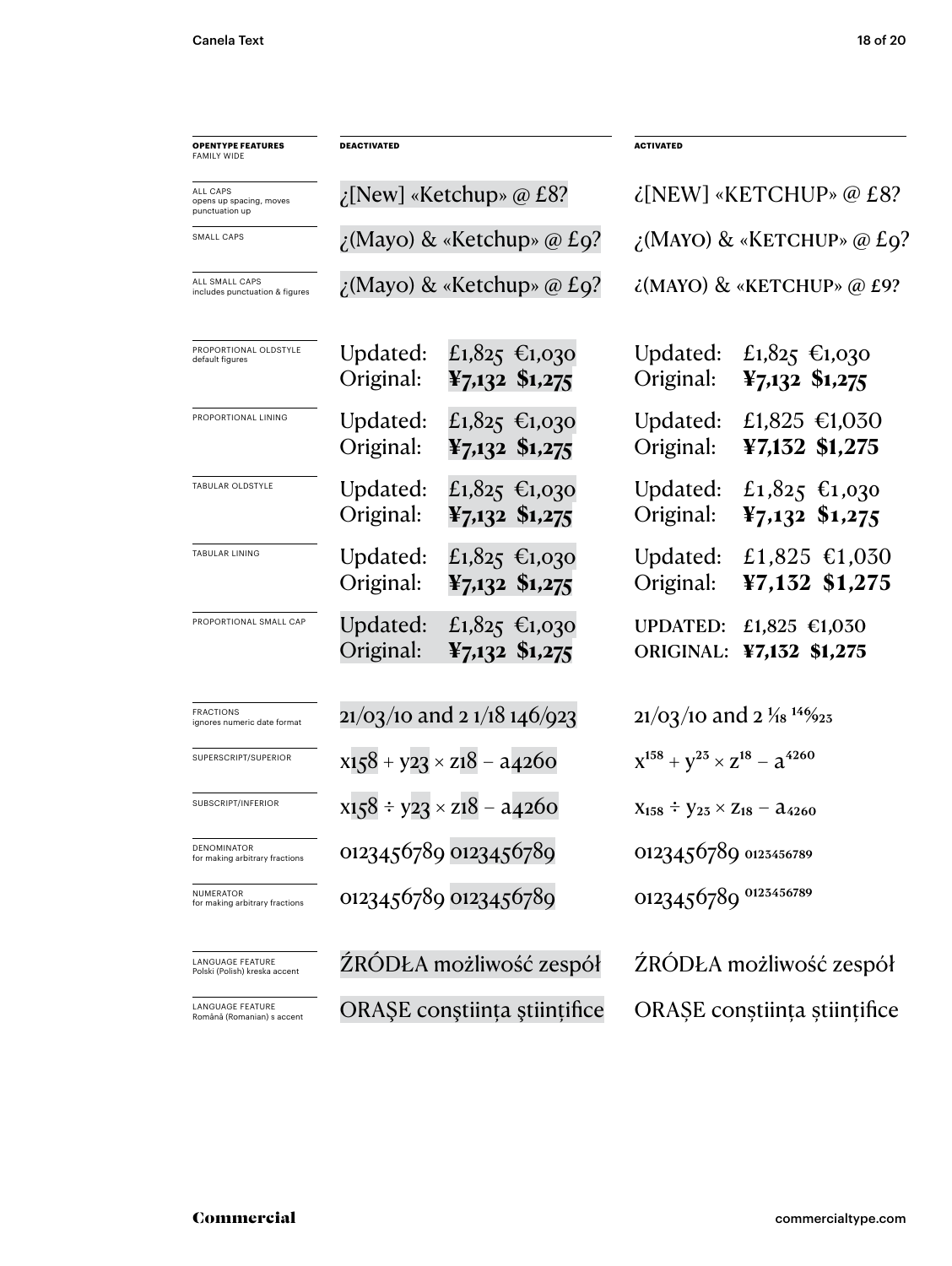**OPENTYPE FEATURES** ROMAN

**DEACTIVATED ACTIVATED**

STYLISTIC SET 07 alternate oldstyle 2 3 4

Final purchase of  $E1,412,483$  Final purchase of  $E1,412,483$ 

# **OPENTYPE FEATURES** ITALIC

STYLISTIC SET 01 alternate v w STYLISTIC SET 02 alternate y

STYLISTIC SET 03 alternate k

STYLISTIC SET 04 alternate >

STYLISTIC SET 05 alternate z

STYLISTIC SET 06 alternate f ß

STYLISTIC SET 07 alternate oldstyle 2 3 4

STYLISTIC SET 08 alternate &

*The new voices for the weekend The new voices for the weekend The inaugural Texas Grand Prix The inaugural Texas Grand Prix All of Switzerland's frozen zones All of Switzerland's frozen zones Before the final offhanded effort Before the final offhanded effort Election results for all of 2003 –4 Election results for all of 2003 –4 Total Proportion & Colorations Total Proportion & Colorations This, his fully mysterious reality This, his fully mysterious reality Frank work rankings in Dakotas Frank work rankings in Dakotas*

**DEACTIVATED ACTIVATED**